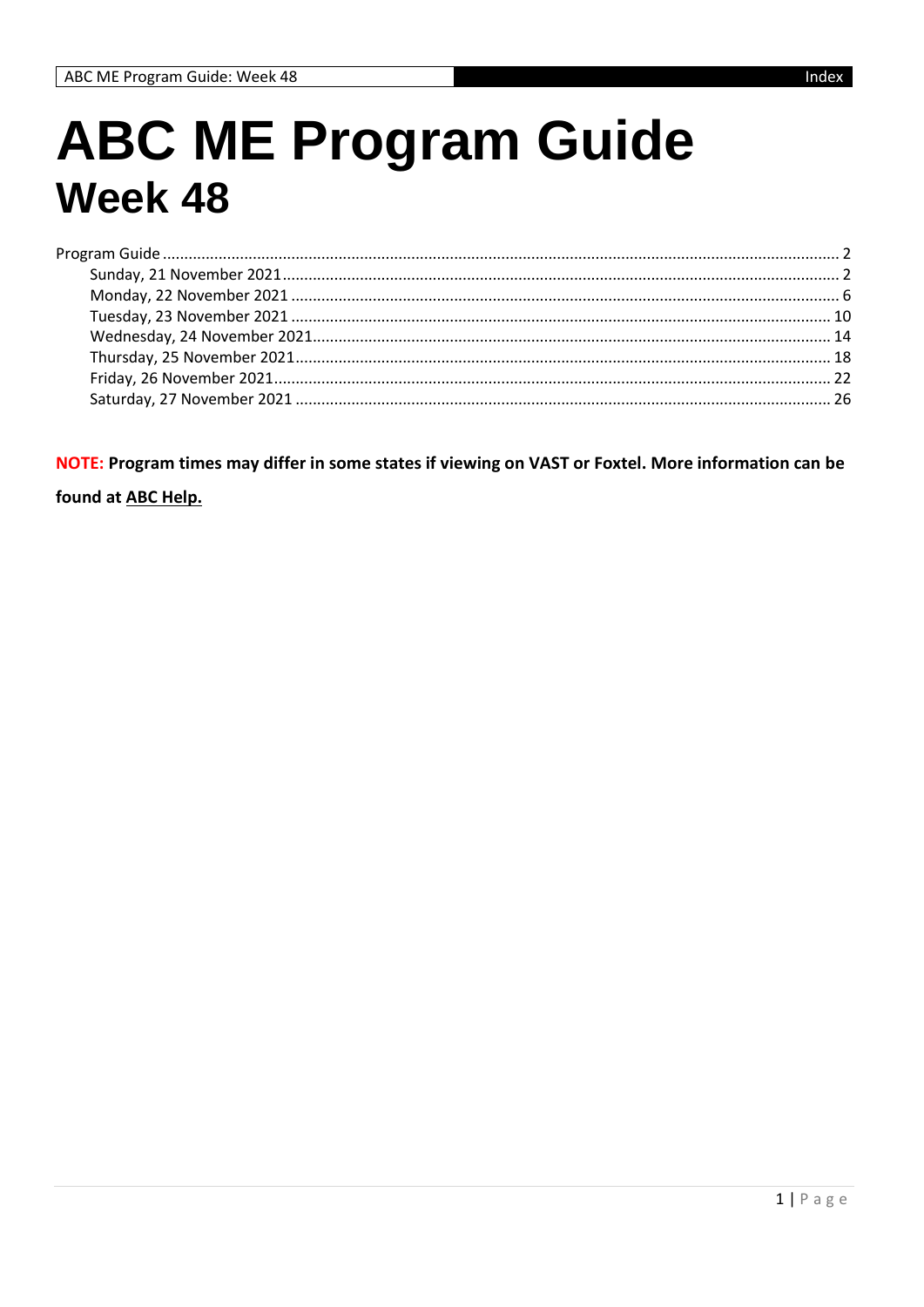# <span id="page-1-0"></span>**Program Guide**

### <span id="page-1-1"></span>**Sunday, 21 November 2021**

| 6:00am  | <b>Supernoobs</b>                                                                       |
|---------|-----------------------------------------------------------------------------------------|
|         | (CC, Repeat, G)                                                                         |
| 6:10am  | <b>Danger Mouse</b>                                                                     |
|         | (Repeat, G)                                                                             |
| 6:25am  | Grojband                                                                                |
|         | (CC, Repeat, G)                                                                         |
| 6:45am  | Kuu Kuu Harajuku                                                                        |
|         | (Repeat, G)                                                                             |
| 7:00am  | <b>Scream Street</b>                                                                    |
|         | (AD)                                                                                    |
| 7:10am  | <b>Dennis And Gnasher Unleashed!</b>                                                    |
|         | (Repeat, G)                                                                             |
| 7:20am  | <b>Total DramaRama</b>                                                                  |
|         | (CC, Repeat, PG, This program is rated PG, parental guidance is recommended for viewers |
|         | under fifteen years.)                                                                   |
| 7:30am  | <b>Cloudy With A Chance Of Meatballs</b>                                                |
|         | (Repeat, G)                                                                             |
| 7:45am  | The Rubbish World Of Dave Spud                                                          |
|         | (CC,AD,Repeat,G)                                                                        |
| 7:55am  | <b>Dragons: Riders Of Berk</b>                                                          |
|         | (CC, Repeat, G)                                                                         |
| 8:20am  | <b>The Penguins Of Madagascar</b>                                                       |
|         | (CC,AD, Repeat, G)                                                                      |
| 8:45am  | <b>Kong: King Of The Apes</b>                                                           |
|         | (CC, Repeat, PG, This program is rated PG, parental guidance is recommended for viewers |
|         | under fifteen years.)                                                                   |
| 9:05am  | <b>The Strange Chores</b>                                                               |
|         | (CC, Repeat, G)                                                                         |
| 9:20am  | <b>Moka's Fabulous Adventures!</b>                                                      |
|         | (Repeat, G)                                                                             |
| 9:25am  | <b>Kung Fu Panda: Legends Of Awesomeness</b>                                            |
|         | (Repeat, PG, This program is rated PG, parental guidance is recommended for viewers     |
|         | under fifteen years.)                                                                   |
| 9:50am  | <b>ITCH</b>                                                                             |
|         | (CC, Repeat, PG, This program is rated PG, parental guidance is recommended for viewers |
|         | under fifteen years.)                                                                   |
| 10:15am | <b>Endlings</b>                                                                         |
|         | (CC,AD,Repeat,PG,This program is rated PG, parental guidance is recommended for         |
|         | viewers under fifteen years.)                                                           |
|         |                                                                                         |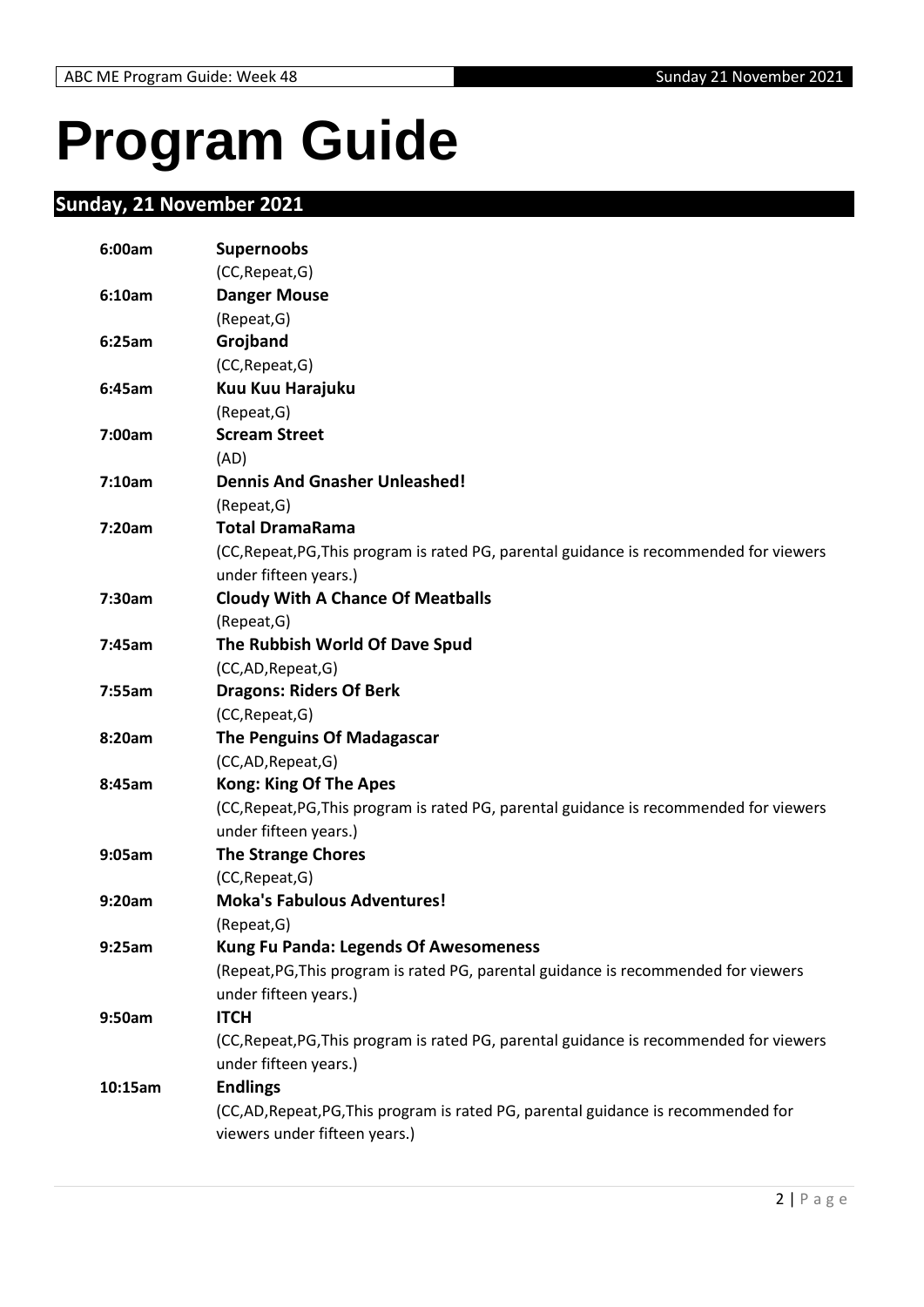| 10:40am | <b>The Next Step</b>                                                                    |
|---------|-----------------------------------------------------------------------------------------|
|         | (CC, Repeat, G)                                                                         |
| 11:05am | So Awkward                                                                              |
|         | (CC, Repeat, G)                                                                         |
| 11:35am | <b>Project Planet</b>                                                                   |
|         | (CC, Repeat, G)                                                                         |
| 12:00pm | <b>Operation Ouch!</b>                                                                  |
|         | (CC, Repeat, G, This program shows medical procedures. In an emergency ring 000 for     |
|         | help)                                                                                   |
| 12:30pm | <b>Horrible Histories</b>                                                               |
|         | (CC, Repeat, PG, This program is rated PG, parental guidance is recommended for viewers |
|         | under fifteen years.)                                                                   |
| 1:00pm  | <b>Gym Stars</b>                                                                        |
|         | (Repeat, G)                                                                             |
| 1:20pm  | Hey You! What If                                                                        |
|         | (Repeat, PG, This program is rated PG, parental guidance is recommended for viewers     |
|         | under fifteen years.)                                                                   |
| 1:30pm  | <b>Fierce Earth</b>                                                                     |
|         | (CC, Repeat, G)                                                                         |
| 2:00pm  | <b>Top Jobs For Dogs</b>                                                                |
|         | (CC,AD,Repeat,G)                                                                        |
| 2:30pm  | <b>Play Your Pets Right</b>                                                             |
|         | (CC, Repeat, G)                                                                         |
| 2:45pm  | <b>Wow That's Amazing</b>                                                               |
|         | (CC, Repeat, G, Some of these experiments can be dangerous. Do not try them without     |
|         | the help of an adult.)                                                                  |
| 3:05pm  | <b>Mythbusters Junior</b>                                                               |
|         | (CC, Repeat, PG, This program is rated PG, parental guidance is recommended for viewers |
|         | under fifteen years.)                                                                   |
| 3:55pm  | <b>Good Game Spawn Point: Snack Size</b>                                                |
|         | (Repeat)                                                                                |
| 4:00pm  | <b>Get It Together!</b>                                                                 |
|         | (Repeat, G)                                                                             |
| 4:30pm  | <b>Detention Adventure</b>                                                              |
|         | (CC, Repeat, PG, This program is rated PG, parental guidance is recommended for viewers |
|         | under fifteen years.)                                                                   |
| 4:40pm  | <b>Detention Adventure</b>                                                              |
|         | (CC, Repeat, PG, This program is rated PG, parental guidance is recommended for viewers |
|         | under fifteen years.)                                                                   |
| 4:55pm  | <b>Hardball</b>                                                                         |
|         | (CC, Repeat, PG, This program is rated PG, parental guidance is recommended for viewers |
|         | under fifteen years.)                                                                   |
| 5:25pm  | <b>Miraculous: Tales Of Ladybug And Cat Noir</b>                                        |
|         | (CC, Repeat, PG, This program is rated PG, parental guidance is recommended for viewers |
|         | under fifteen years.)                                                                   |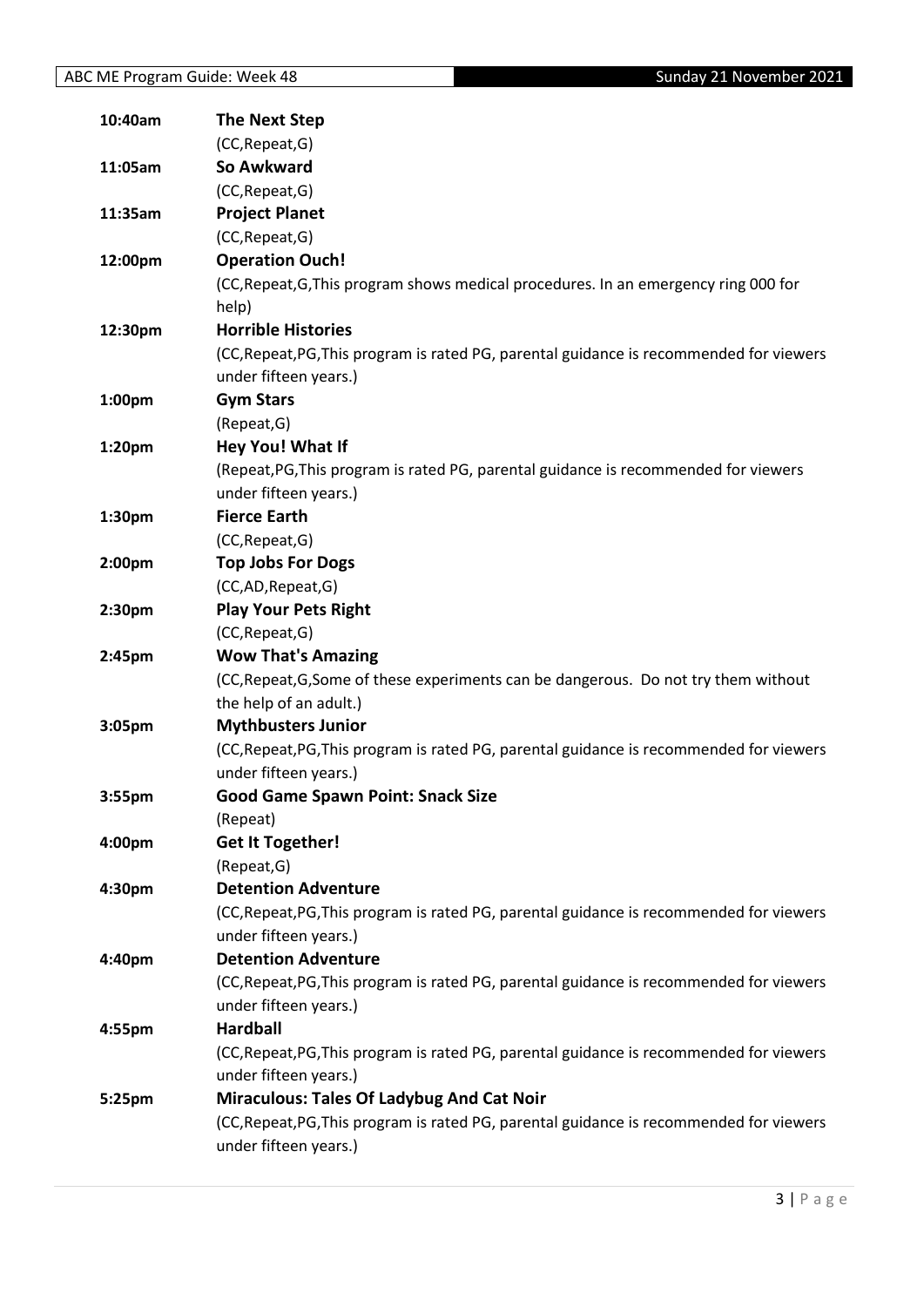| 5:50pm | <b>Total DramaRama</b>                                                                                                                                                                                                   |
|--------|--------------------------------------------------------------------------------------------------------------------------------------------------------------------------------------------------------------------------|
|        | (CC, Repeat, PG, This program is rated PG, parental guidance is recommended for viewers<br>under fifteen years.)                                                                                                         |
| 6:00pm | The Deep: Dark Orca                                                                                                                                                                                                      |
|        | (CC, Repeat, G)                                                                                                                                                                                                          |
|        | The Dark Orca pirates attack! They believe the Nektons have a rare treasure aboard their                                                                                                                                 |
|        | sub. With pirates on one side and an erupting undersea volcano on the other, the<br>Nektons will have to get creative to escape!                                                                                         |
| 6:25pm | <b>Bad Nature</b>                                                                                                                                                                                                        |
|        | (CC,G)                                                                                                                                                                                                                   |
|        | Join Marv the Mandrill, Gloria the Puma and a madcap menagerie of misfits as they delve                                                                                                                                  |
|        | into the disgusting, but truly amazing things that animals do.                                                                                                                                                           |
| 6:30pm | Play Your Pets Right: Fudge v Lily/Harlso v Biscuits                                                                                                                                                                     |
|        | (CC, Repeat, G)                                                                                                                                                                                                          |
|        | Guinea pigs Fudge and Lily get embroiled in a dramatic eating competition. And Harlso<br>the balancing hound attempts to balance 16 ginger biscuits on his head.                                                         |
| 6:45pm | <b>Operation Ouch!: Do Try This At Home: Reaction Times</b>                                                                                                                                                              |
|        | (G)                                                                                                                                                                                                                      |
|        | The Docs are back in Xand's kitchen lab! Every episode Chris and Xand do an experiment<br>for you to try at home, from extracting your DNA to making a vomit factory!                                                    |
| 7:00pm | <b>Horrible Histories</b>                                                                                                                                                                                                |
|        | (CC, Repeat, G)                                                                                                                                                                                                          |
|        | Special guest stars Al Murray and The League Of Gentlemen's Reece Shearsmith, Mark<br>Gatiss and Steve Pemberton join the Horrible Histories cast today for more fascinating<br>facts, mirthful music and gruesome gags. |
|        |                                                                                                                                                                                                                          |
| 7:30pm | <b>Shaun The Sheep: Buzz Off Bees</b><br>(CC, Repeat, G)                                                                                                                                                                 |
|        | The sheep discover a mysterious buzzing object in their field. Shaun investigates and                                                                                                                                    |
|        | finds it's full of bees, who make the flock's life a misery.                                                                                                                                                             |
| 7:35pm | <b>Doctor Who: The Pilot</b>                                                                                                                                                                                             |
|        | (CC, Repeat, PG)                                                                                                                                                                                                         |
|        | Two worlds collide when the Doctor meets Bill. This chance encounter leads to a                                                                                                                                          |
|        | terrifying chase across time and space. But who is the Doctor and what is his secret<br>mission on Earth?                                                                                                                |
| 8:25pm | Lost in Oz: Going Forth                                                                                                                                                                                                  |
|        | (CC,AD,Repeat,G)                                                                                                                                                                                                         |
|        | After General Guph fills Dorothy's journal with magic and sends her house flying away on<br>another tornado, she and all her Emerald City friends find themselves lost again.                                            |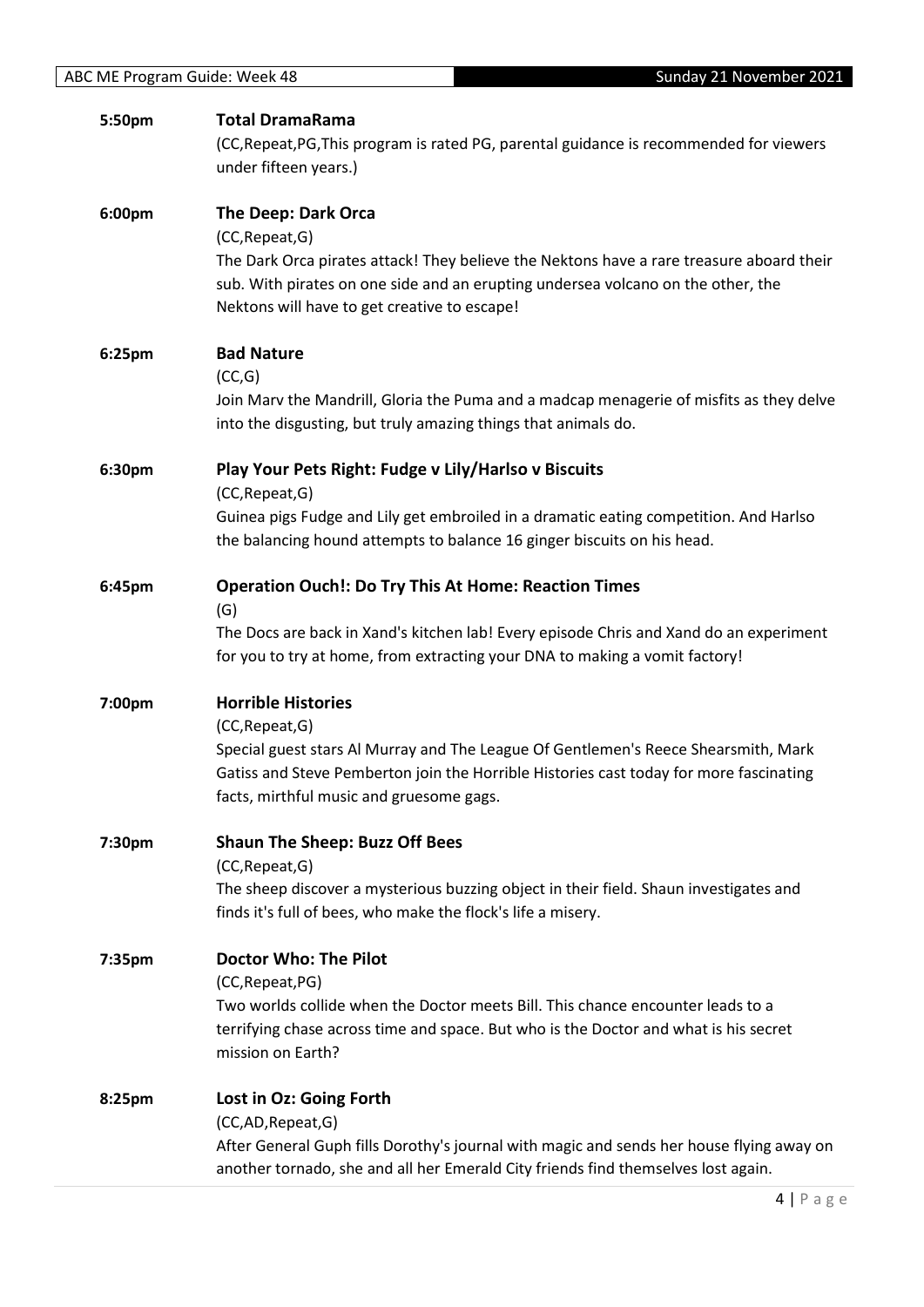| 8:50pm  | Danger Mouse: The Toad Who Would Be King<br>(Repeat, G)                                                                                                                                              |
|---------|------------------------------------------------------------------------------------------------------------------------------------------------------------------------------------------------------|
|         | The Baron's true love threatens to bring Danger Mouse to his knees.                                                                                                                                  |
| 9:00pm  | All Hail King Julien: There Will Be Juice                                                                                                                                                            |
|         | (CC, Repeat, PG, This program is rated PG, parental guidance is recommended for viewers<br>under fifteen years.)                                                                                     |
|         | When a crate of "pure organic impossibly safe organic nutrients" washes onto shore,<br>King Julien accidentally overfeeds the crops, creating a giant mango that tries to take<br>over the world.    |
| 9:25pm  | <b>Find Me In Paris: Going Home</b>                                                                                                                                                                  |
|         | (CC, Repeat, G)<br>It's Portal Day and Lena is ready to reset time after one final showcase with her friends.                                                                                        |
| 9:50pm  | <b>School Of Rock: Heroes and Villains</b>                                                                                                                                                           |
|         | (CC, Repeat, PG, This program is rated PG, parental guidance is recommended for viewers<br>under fifteen years.)                                                                                     |
|         | After comic books get banned at school, Tomika decides to create her own comic, but<br>accidentally upsets her friends by not drawing them in the best light.                                        |
| 10:10pm | rage                                                                                                                                                                                                 |
|         | (Repeat, PG, Some of the music clips in this show may not be appropriate for everyone<br>watching ABC ME. If you're under fifteen you should check with an adult before watching<br>this next show.) |
|         | Wall-to-wall music videos, from new releases to classics and the long-forgotten.                                                                                                                     |
| 11:15pm | <b>ABC ME Programs Resume At 6am</b>                                                                                                                                                                 |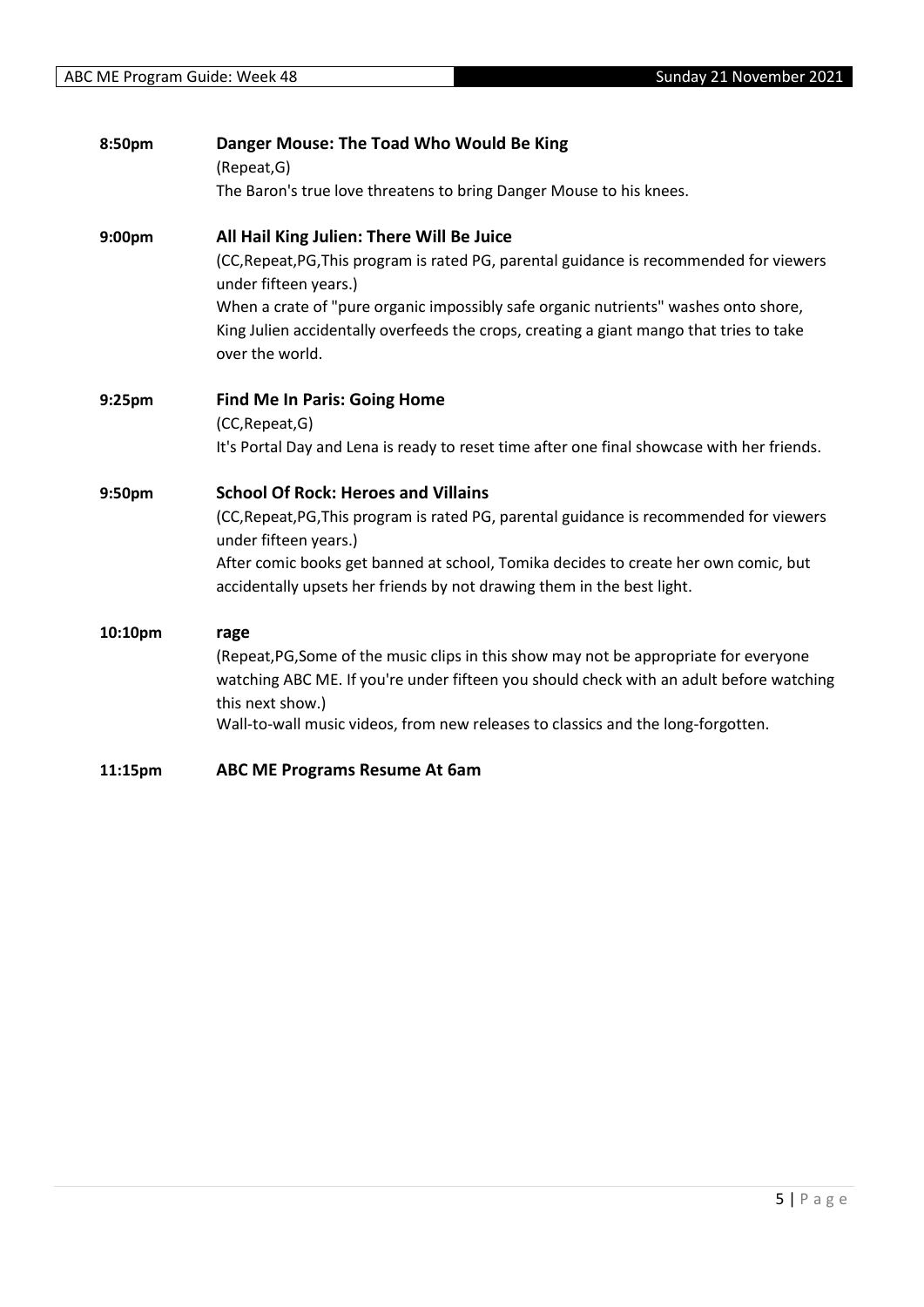### <span id="page-5-0"></span>**Monday, 22 November 2021**

| 6:00am  | <b>Supernoobs</b>                                                                       |
|---------|-----------------------------------------------------------------------------------------|
|         | (CC, Repeat, G)                                                                         |
| 6:10am  | <b>Danger Mouse</b>                                                                     |
|         | (Repeat, G)                                                                             |
| 6:25am  | Grojband                                                                                |
|         | (CC, Repeat, G)                                                                         |
| 6:45am  | Kuu Kuu Harajuku                                                                        |
|         | (Repeat, G)                                                                             |
| 7:00am  | <b>Scream Street</b>                                                                    |
|         | (AD)                                                                                    |
| 7:10am  | <b>Dennis And Gnasher Unleashed!</b>                                                    |
|         | (Repeat, G)                                                                             |
| 7:20am  | <b>Total DramaRama</b>                                                                  |
|         | (CC, Repeat, PG, This program is rated PG, parental guidance is recommended for viewers |
|         | under fifteen years.)                                                                   |
| 7:30am  | <b>Cloudy With A Chance Of Meatballs</b>                                                |
|         | (Repeat, G)                                                                             |
| 7:45am  | The Rubbish World Of Dave Spud                                                          |
|         | (CC,AD, Repeat, G)                                                                      |
| 7:55am  | <b>Dragons: Defenders Of Berk</b>                                                       |
|         | (CC, Repeat, G)                                                                         |
| 8:20am  | The Day My Butt Went Psycho!                                                            |
|         | (CC, Repeat, G)                                                                         |
| 8:45am  | <b>Sally Bollywood</b>                                                                  |
|         | (CC, Repeat, G)                                                                         |
| 8:55am  | <b>Bottersnikes And Gumbles</b>                                                         |
|         | (CC, Repeat, G)                                                                         |
| 9:10am  | <b>Get It Together!</b>                                                                 |
|         | (CC, Repeat, G)                                                                         |
| 9:35am  | <b>Wow That's Amazing</b>                                                               |
|         | (CC, Repeat, PG, This program is rated PG, parental guidance is recommended for viewers |
|         | under fifteen years., Some of these experiments can be dangerous. Do not try them       |
|         | without the help of an adult.)                                                          |
| 10:00am | <b>Mini Lessons: Maths</b>                                                              |
|         | (CC, Repeat, G)                                                                         |
| 10:10am | <b>Wow That's Amazing</b>                                                               |
|         | (CC, Repeat, PG, This program is rated PG, parental guidance is recommended for viewers |
|         | under fifteen years., Some of these experiments can be dangerous. Do not try them       |
|         | without the help of an adult.)                                                          |
| 10:40am | <b>Mini Lessons</b>                                                                     |
|         | (CC, Repeat, G)                                                                         |
| 10:50am | <b>Look Kool</b>                                                                        |
|         | (CC, Repeat, G)                                                                         |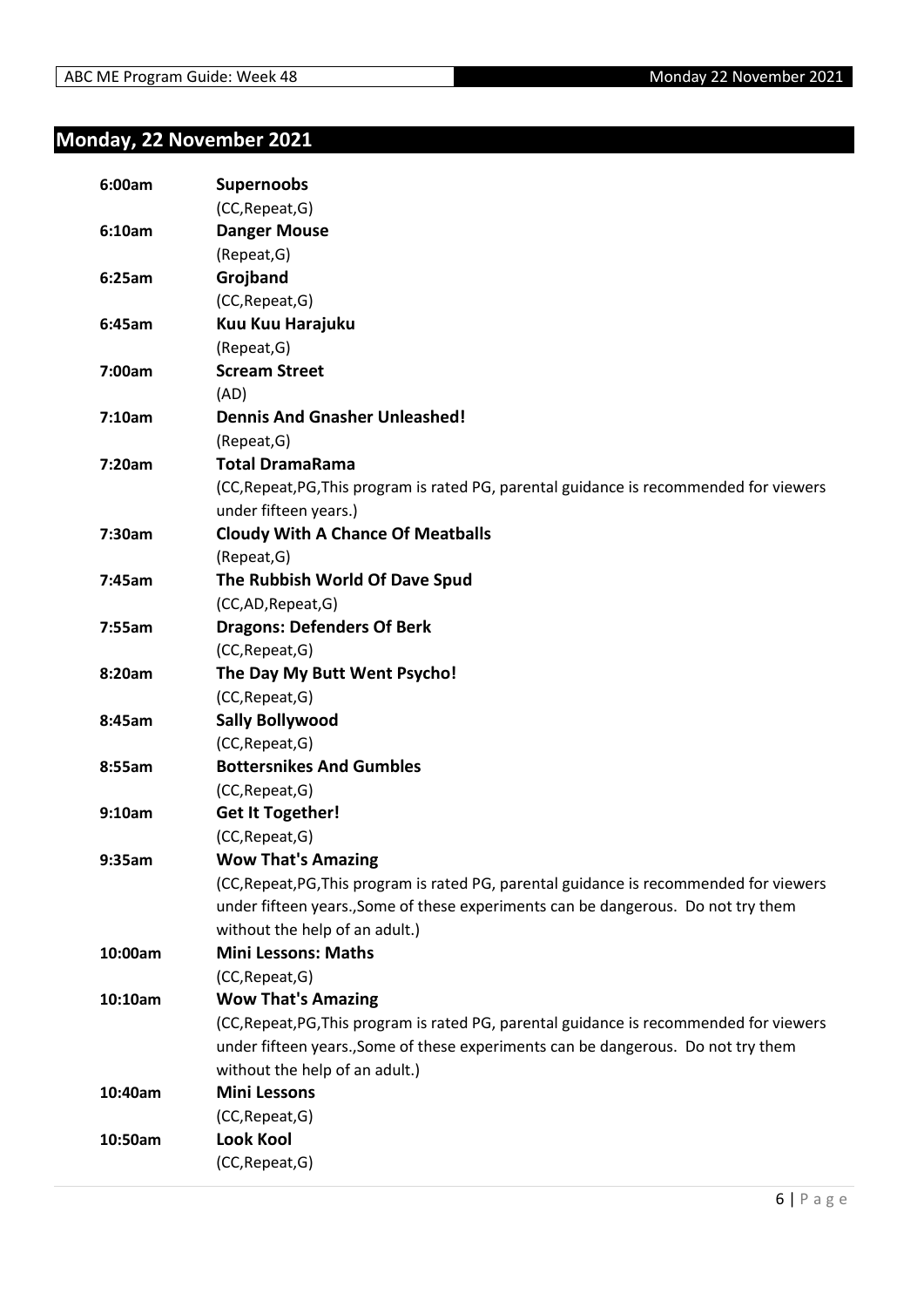| 11:10am            | <b>Science Max! Experiments At Large</b>                                                |
|--------------------|-----------------------------------------------------------------------------------------|
|                    | (CC, Repeat, G, Some of these experiments can be dangerous. Do not try them without     |
|                    | the help of an adult.)                                                                  |
| 11:35am            | <b>Eco Eye: Sustainable Solutions</b>                                                   |
|                    | (CC, Repeat, G)                                                                         |
| 12:00pm            | <b>Operation Ouch!</b>                                                                  |
|                    | (CC, Repeat, G, This program shows medical procedures. In an emergency ring 000 for     |
|                    | help)                                                                                   |
| 12:30pm            | <b>Horrible Histories</b>                                                               |
|                    | (CC, Repeat, G)                                                                         |
| 1:00 <sub>pm</sub> | <b>Gym Stars</b>                                                                        |
|                    | (Repeat, G)                                                                             |
| 1:25 <sub>pm</sub> | Hey You! What If                                                                        |
|                    | (Repeat, G)                                                                             |
| 1:30pm             | <b>Fierce Earth</b>                                                                     |
|                    | (CC, Repeat, G)                                                                         |
| 2:00 <sub>pm</sub> | <b>Top Jobs For Dogs</b>                                                                |
|                    | (CC,AD,Repeat,G)                                                                        |
| 2:30 <sub>pm</sub> | <b>The Athena</b>                                                                       |
|                    | (G)                                                                                     |
| 3:00pm             | <b>Mortified</b>                                                                        |
|                    | (CC, Repeat, G)                                                                         |
| 3:30pm             | Larry the Wonderpup                                                                     |
|                    | (Repeat, G)                                                                             |
| 3:40pm             | <b>Matilda And The Ramsay Bunch</b>                                                     |
|                    | (CC, Repeat, G)                                                                         |
| 4:00pm             | <b>Get It Together!</b>                                                                 |
|                    | (Repeat, G)                                                                             |
| 4:30pm             | <b>Detention Adventure</b>                                                              |
|                    | (CC, Repeat, PG, This program is rated PG, parental guidance is recommended for viewers |
|                    | under fifteen years.)                                                                   |
| 4:40pm             | <b>Detention Adventure</b>                                                              |
|                    | (CC, Repeat, PG, This program is rated PG, parental guidance is recommended for viewers |
|                    | under fifteen years.)                                                                   |
| 4:55pm             | <b>Hardball</b>                                                                         |
|                    | (CC, Repeat, PG, This program is rated PG, parental guidance is recommended for viewers |
|                    | under fifteen years.)                                                                   |
| 5:25pm             | <b>Miraculous: Tales Of Ladybug And Cat Noir</b>                                        |
|                    | (CC, Repeat, PG, This program is rated PG, parental guidance is recommended for viewers |
|                    | under fifteen years.)                                                                   |
| 5:50pm             | <b>Total DramaRama</b>                                                                  |
|                    | (CC, Repeat, G)                                                                         |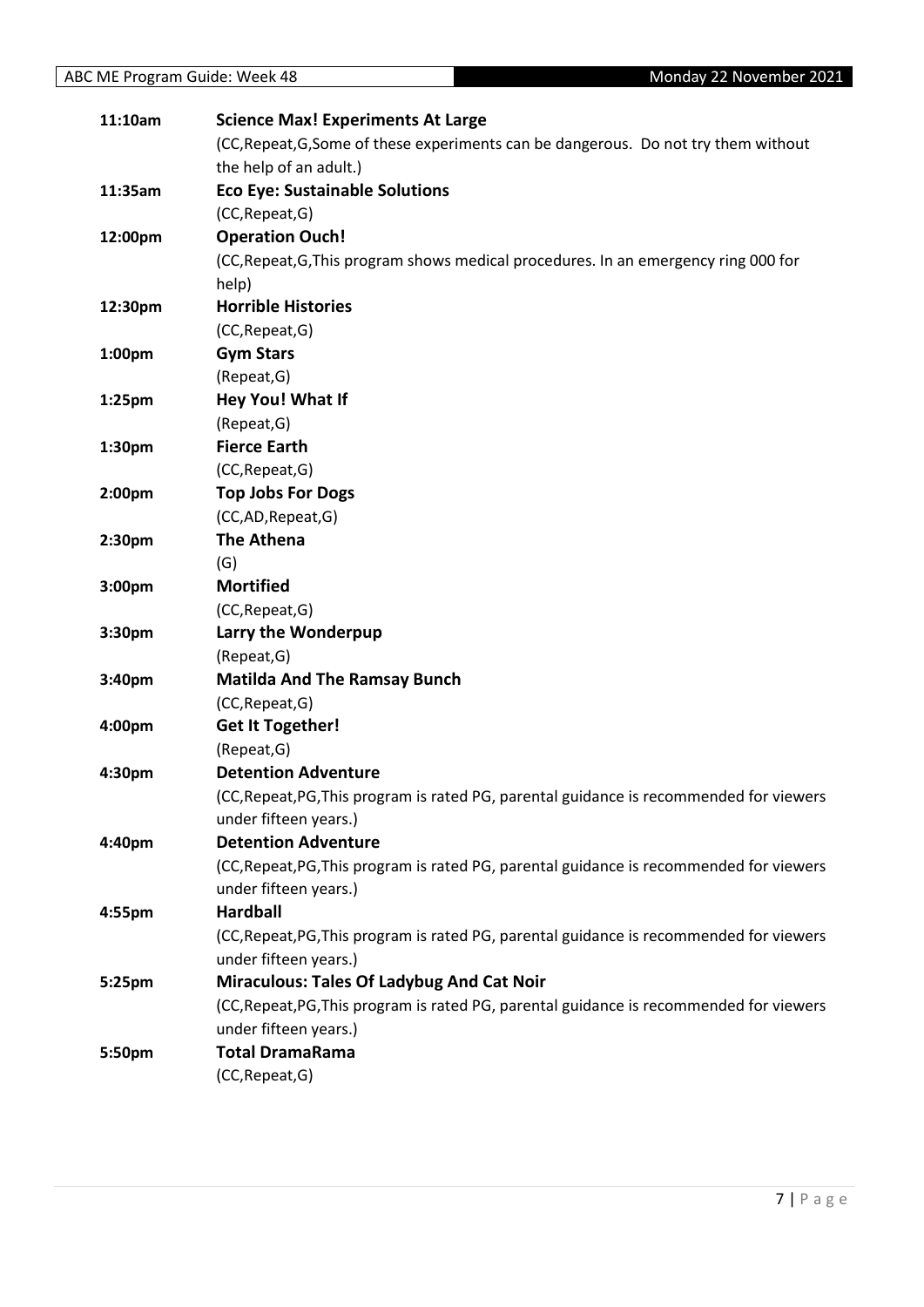| 6:00pm | The Deep: A.I.M.Y                                                                                                                                                              |
|--------|--------------------------------------------------------------------------------------------------------------------------------------------------------------------------------|
|        | (CC, Repeat, G)                                                                                                                                                                |
|        | An artificial intelligence programmed to run the sub and protect the Nektons tries to<br>stop their rescue mission because it's too risky. When they try to shut her down, she |
|        | takes over completely to save them from themselves!                                                                                                                            |
|        |                                                                                                                                                                                |
| 6:25pm | <b>BTN Newsbreak</b>                                                                                                                                                           |
|        | (CC)<br>Find out what's going on in the world with a news bulletin designed for children,                                                                                      |
|        | featuring stories that are relevant and easy to understand.                                                                                                                    |
|        |                                                                                                                                                                                |
| 6:30pm | <b>Barney's Barrier Reef: Not Just A Fashion Victim</b>                                                                                                                        |
|        | (CC, Repeat, G)                                                                                                                                                                |
|        | Barney and Gemma find there is a reason for the riot of colours in the reef's fishy world.                                                                                     |
| 7:00pm | <b>Horrible Histories</b>                                                                                                                                                      |
|        | (CC, Repeat, G)                                                                                                                                                                |
|        | Roman emperor Caesar Augustus reveals the lazy secret of his success; TV's most                                                                                                |
|        | excitable reporter, Bob Hale, explains the very, very complex history of WW2; and Welsh<br>hero Owain Glyndwr takes on the English in battle.                                  |
|        |                                                                                                                                                                                |
| 7:30pm | <b>Shaun The Sheep: Timmy In A Tizzy</b>                                                                                                                                       |
|        | (CC, Repeat, G)                                                                                                                                                                |
|        | When the Farmer takes Timmy's favourite sheep-dolly, the little lamb won't stop crying.                                                                                        |
|        | So Shaun rallies the flock to get it back from Pidsley, the farm cat!                                                                                                          |
| 7:35pm | <b>Doctor Who: Smile</b>                                                                                                                                                       |
|        | (CC, Repeat, PG, This program is rated PG, parental guidance is recommended for viewers                                                                                        |
|        | under fifteen years.)                                                                                                                                                          |
|        | The language of the future is emoji! The Doctor takes Bill to a spectacular city on a<br>distant planet, but where are the colonists? A band of 'cute' droids hold the deadly  |
|        | answer.                                                                                                                                                                        |
|        |                                                                                                                                                                                |
| 8:25pm | <b>Lost in Oz: Kansas Magic</b>                                                                                                                                                |
|        | (CC,AD,Repeat,G)<br>Dorothy and her friends are trapped in Kansas, but with the shocking discovery that                                                                        |
|        | magic also exists in Dorothy's world, they may find a way back to Oz.                                                                                                          |
|        |                                                                                                                                                                                |
| 8:45pm | Danger Mouse: I Believe In Danger Mouse                                                                                                                                        |
|        | (Repeat, G)                                                                                                                                                                    |
|        | Danger Mouse receives more adoration than even he can handle when Mandy and her<br>cult of cats make him their new idol.                                                       |
|        |                                                                                                                                                                                |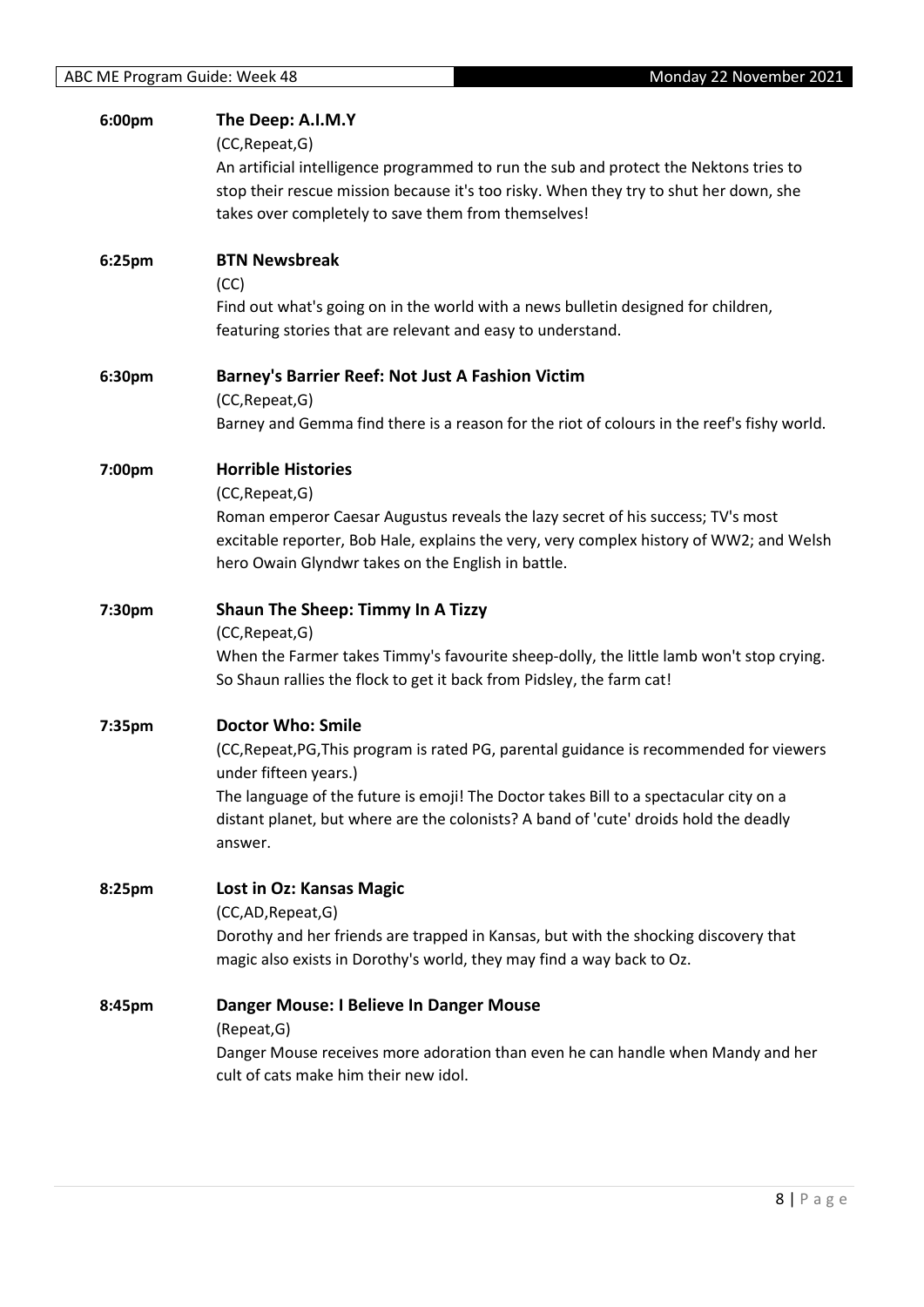| 9:00pm  | All Hail King Julien: Blackboard Jungle<br>(CC, Repeat, PG, This program is rated PG, parental guidance is recommended for viewers |
|---------|------------------------------------------------------------------------------------------------------------------------------------|
|         | under fifteen years.)                                                                                                              |
|         | King Julien organises an Academic Bowl to prove the Lemurs are the smartest on the                                                 |
|         | island.                                                                                                                            |
|         |                                                                                                                                    |
| 9:20pm  | Find Me In Paris: This is 1983                                                                                                     |
|         | (CC, Repeat, G)                                                                                                                    |
|         | Resuming after the season two cliffhanger, Lena and the crew are stuck in 1983, with                                               |
|         | Henri having been deleted by the Time Bureau.                                                                                      |
| 9:50pm  | <b>School Of Rock: Leader of the Band</b>                                                                                          |
|         | (CC, Repeat, PG, This program is rated PG, parental guidance is recommended for viewers                                            |
|         | under fifteen years.)                                                                                                              |
|         | Summer has an identity crisis after getting her first "B" and the band must prevent the                                            |
|         | changes she goes through from becoming permanent.                                                                                  |
| 10:10pm | rage                                                                                                                               |
|         | (Repeat, PG, Some of the music clips in this show may not be appropriate for everyone                                              |
|         | watching ABC ME. If you're under fifteen you should check with an adult before watching                                            |
|         | this next show.)                                                                                                                   |
|         | Wall-to-wall music videos, from new releases to classics and the long-forgotten.                                                   |
| 11:10pm | ABC ME Programs Resume At 6am                                                                                                      |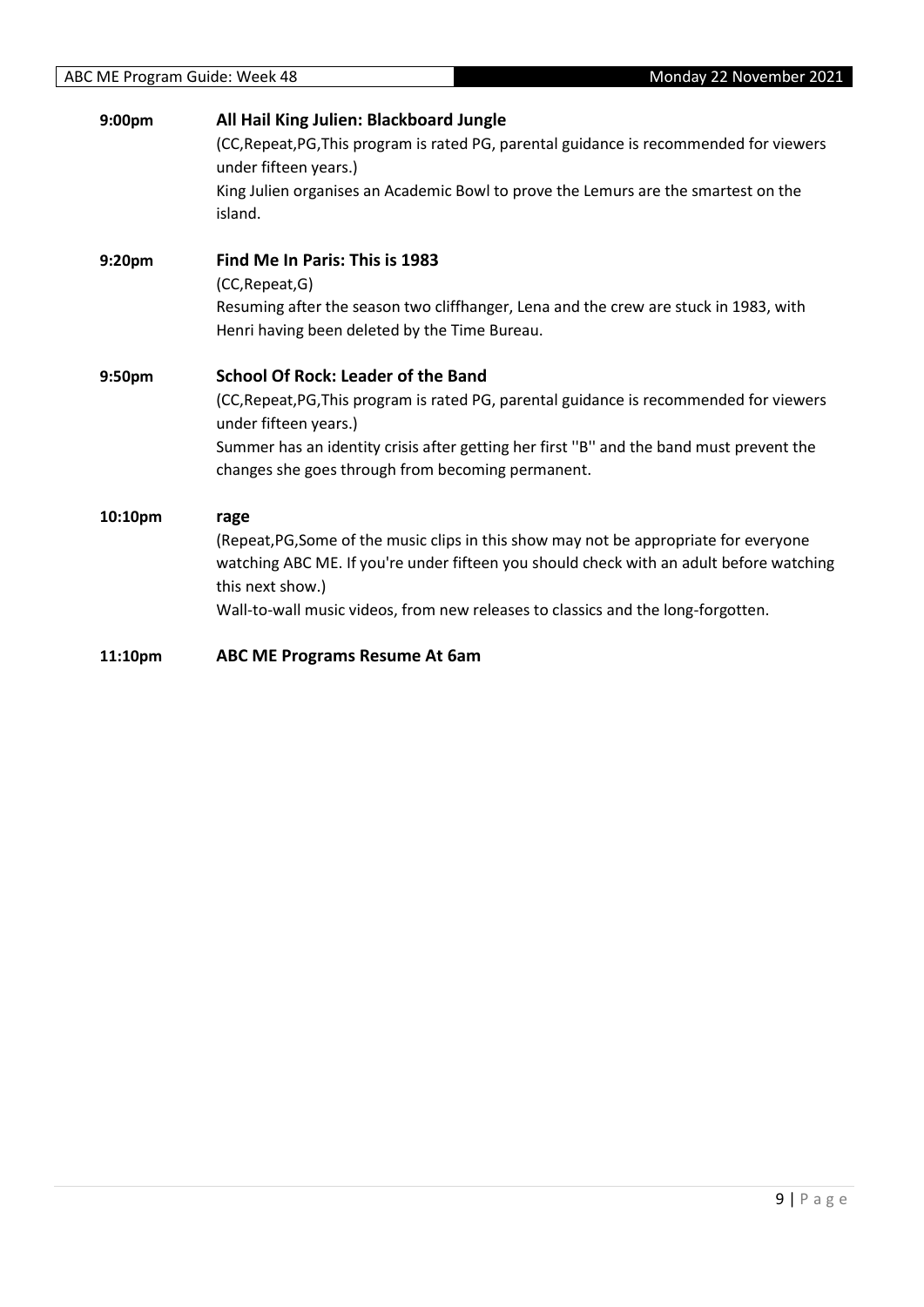### <span id="page-9-0"></span>**Tuesday, 23 November 2021**

| 6:00am  | <b>Supernoobs</b>                                                                   |
|---------|-------------------------------------------------------------------------------------|
|         | (CC, Repeat, G)                                                                     |
| 6:10am  | <b>Danger Mouse</b>                                                                 |
|         | (Repeat, G)                                                                         |
| 6:25am  | Grojband                                                                            |
|         | (CC, Repeat, G)                                                                     |
| 6:45am  | Kuu Kuu Harajuku                                                                    |
|         | (Repeat, G)                                                                         |
| 7:00am  | <b>Scream Street</b>                                                                |
|         | (AD)                                                                                |
| 7:10am  | <b>Dennis And Gnasher Unleashed!</b>                                                |
|         | (Repeat, G)                                                                         |
| 7:20am  | <b>Total DramaRama</b>                                                              |
|         | (CC, Repeat, G)                                                                     |
| 7:30am  | <b>Cloudy With A Chance Of Meatballs</b>                                            |
|         | (Repeat, G)                                                                         |
| 7:45am  | The Rubbish World Of Dave Spud                                                      |
|         | (CC,AD,Repeat,G)                                                                    |
| 7:55am  | <b>Dragons: Defenders Of Berk</b>                                                   |
|         | (CC, Repeat, G)                                                                     |
| 8:20am  | The Day My Butt Went Psycho!                                                        |
|         | (CC, Repeat, G)                                                                     |
| 8:45am  | <b>Sally Bollywood</b>                                                              |
|         | (CC, Repeat, G)                                                                     |
| 8:55am  | <b>Bottersnikes And Gumbles</b>                                                     |
|         | (CC, Repeat, G)                                                                     |
| 9:10am  | <b>Get It Together!</b>                                                             |
|         | (CC, Repeat, G)                                                                     |
| 9:35am  | <b>Wow That's Amazing</b>                                                           |
|         | (CC, Repeat, G, Some of these experiments can be dangerous. Do not try them without |
|         | the help of an adult.)                                                              |
| 10:00am | <b>BTN</b>                                                                          |
|         | (CC)                                                                                |
| 10:25am | Where in the World?                                                                 |
|         | (CC, Repeat, G)                                                                     |
| 10:40am | <b>Koumi's Animated Picture Book</b>                                                |
|         | (G)                                                                                 |
| 10:45am | <b>Maddie's Do You Know?</b>                                                        |
|         | (CC,G)                                                                              |
| 10:50am | <b>Water Wisdom</b>                                                                 |
|         | (Repeat, G)                                                                         |
| 11:00am | <b>Mindful Earth</b>                                                                |
|         | (Repeat, G)                                                                         |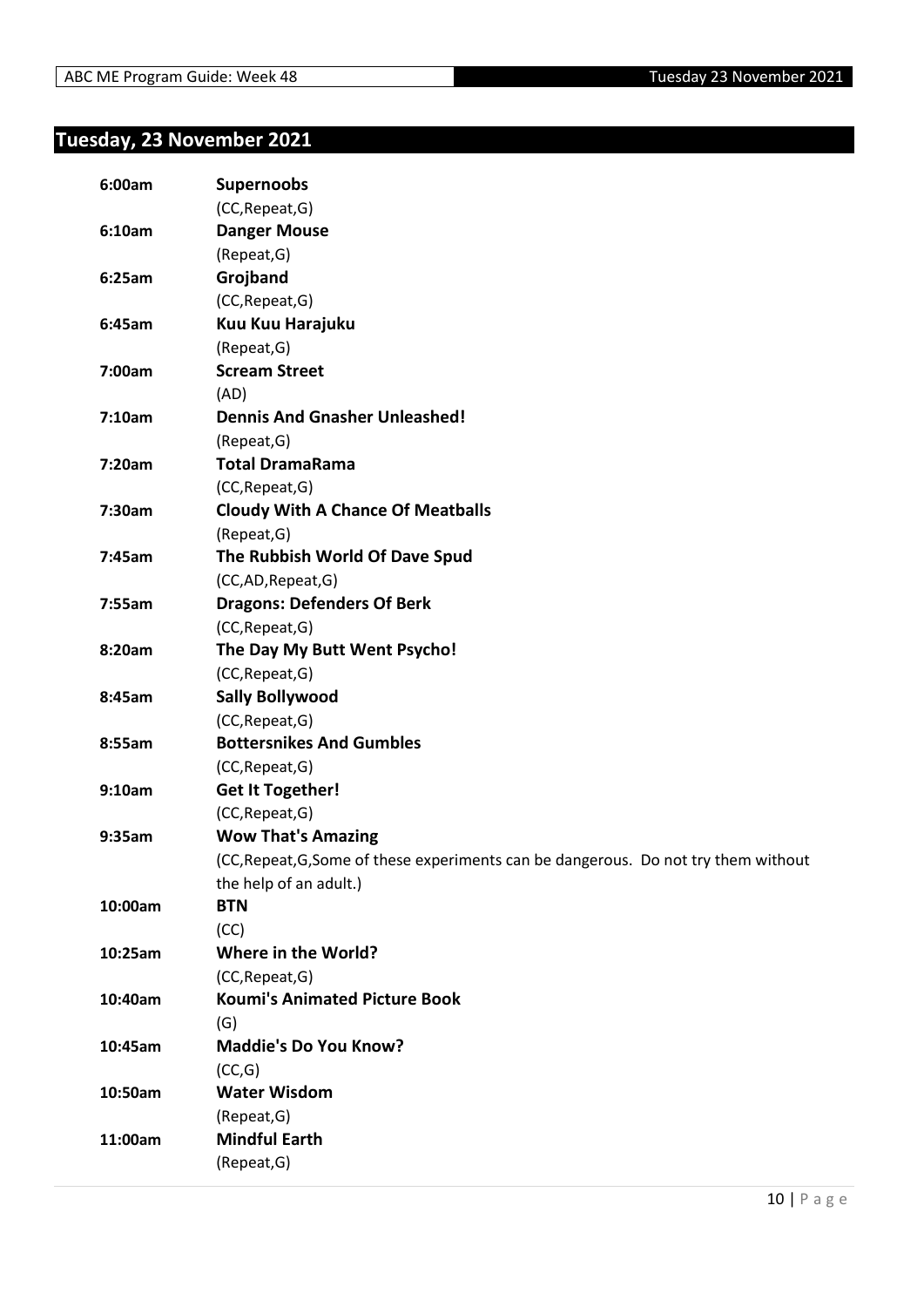| 11:30am            | <b>Get Into Textiles</b>                                                                   |
|--------------------|--------------------------------------------------------------------------------------------|
|                    | (CC, Repeat, G)                                                                            |
| 12:00pm            | <b>Operation Ouch!</b>                                                                     |
|                    | (CC, Repeat, G, This program shows medical procedures. In an emergency ring 000 for        |
|                    | help)                                                                                      |
| 12:30pm            | <b>Horrible Histories</b>                                                                  |
|                    | (CC, Repeat, G)                                                                            |
| 1:00pm             | <b>Gym Stars</b>                                                                           |
|                    | (Repeat, G)                                                                                |
| 1:25 <sub>pm</sub> | Hey You! What If                                                                           |
|                    | (Repeat, G)                                                                                |
| 1:30pm             | <b>Fierce Earth</b>                                                                        |
|                    | (CC, Repeat, G)                                                                            |
| 2:00 <sub>pm</sub> | <b>Top Jobs For Dogs</b>                                                                   |
|                    | (CC,AD,Repeat,PG,This program is rated PG, parental guidance is recommended for            |
|                    | viewers under fifteen years.)                                                              |
| 2:30pm             | <b>The Athena</b>                                                                          |
|                    | (PG, This program is rated PG, parental guidance is recommended for viewers under          |
|                    | fifteen years.)                                                                            |
| 3:00pm             | <b>Mortified</b>                                                                           |
|                    | (CC, Repeat, G)                                                                            |
| 3:30 <sub>pm</sub> | Larry the Wonderpup                                                                        |
|                    | (Repeat, G)                                                                                |
| 3:40pm             | <b>Matilda And The Ramsay Bunch</b>                                                        |
|                    | (CC, Repeat, G)                                                                            |
| 4:00pm             | <b>Get It Together!</b>                                                                    |
|                    | (Repeat, G)                                                                                |
| 4:30pm             | <b>Detention Adventure</b>                                                                 |
|                    | (CC, Repeat, PG, This program is rated PG, parental guidance is recommended for viewers    |
|                    | under fifteen years.)                                                                      |
| 4:40pm             | <b>Detention Adventure</b>                                                                 |
|                    | (CC, Repeat, PG, This program is rated PG, parental guidance is recommended for viewers    |
|                    | under fifteen years.)                                                                      |
| 4:55pm             | <b>Hardball</b>                                                                            |
|                    | (CC, Repeat, PG, This program is rated PG, parental guidance is recommended for viewers    |
|                    | under fifteen years.)                                                                      |
| 5:25pm             | <b>Miraculous: Tales Of Ladybug And Cat Noir</b>                                           |
|                    | (CC, Repeat, G)                                                                            |
| 5:50pm             | <b>Total DramaRama</b>                                                                     |
|                    | (CC, Repeat, G)                                                                            |
| 6:00pm             | <b>The Deep: Digging Deeper</b>                                                            |
|                    | (CC, Repeat, G)                                                                            |
|                    | Will and Ant are retrieving an item from the deepest part of the ocean, but it is not what |
|                    | they were told. They've been duped! And now there's a stowaway on the Aronnax, trying      |
|                    | to take control of it.                                                                     |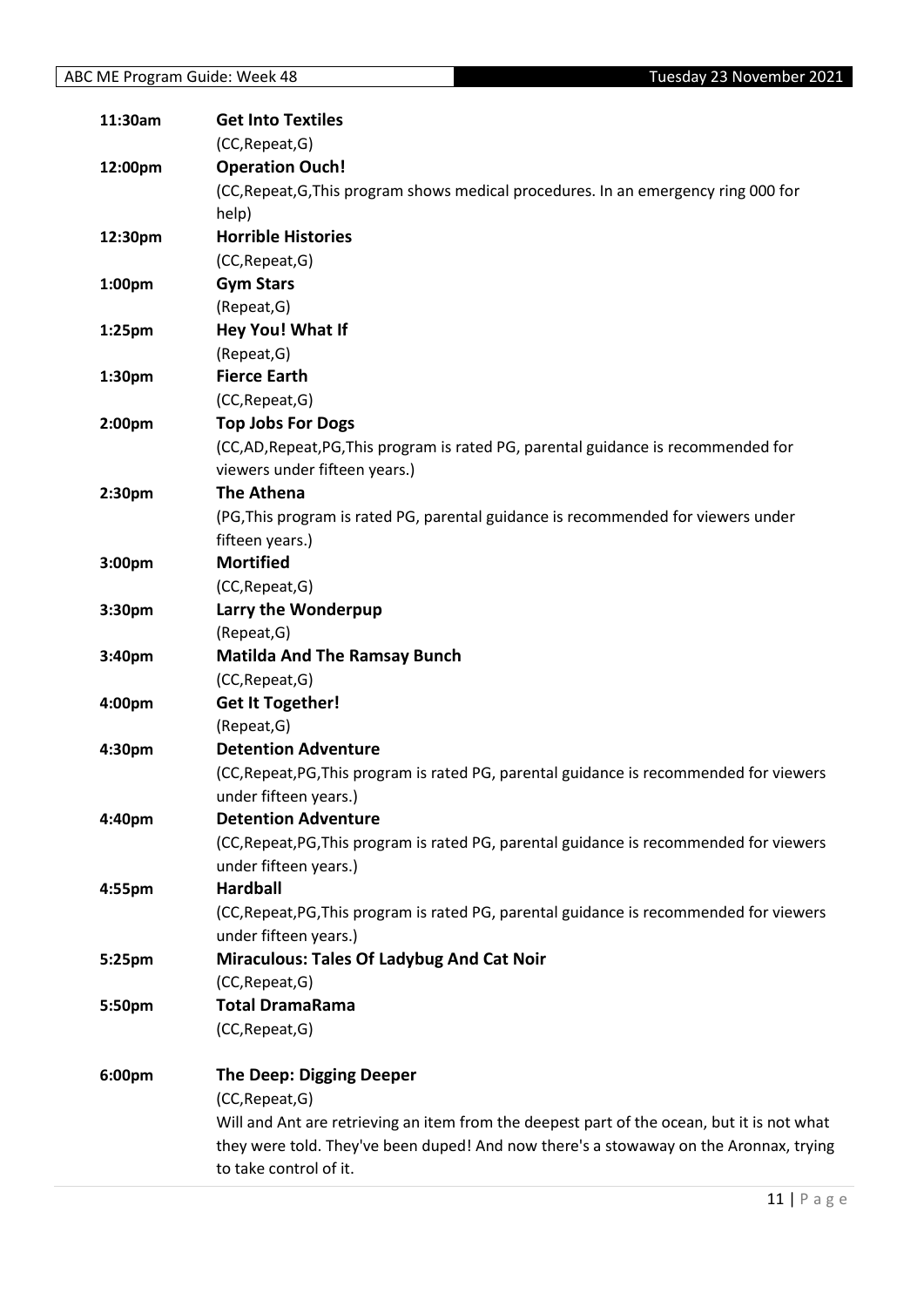| 6:25pm | <b>BTN Newsbreak</b>                                                                                                                                            |
|--------|-----------------------------------------------------------------------------------------------------------------------------------------------------------------|
|        | (CC)                                                                                                                                                            |
|        | Find out what's going on in the world with a news bulletin designed for children,                                                                               |
|        | featuring stories that are relevant and easy to understand.                                                                                                     |
| 6:30pm | <b>Barney's Barrier Reef: Coral Careers</b>                                                                                                                     |
|        | (CC, Repeat, G)                                                                                                                                                 |
|        | Barney and Gemma show that coral reefs are like our cities - and everyone has a job to<br>do.                                                                   |
| 7:00pm | <b>Horrible Histories</b>                                                                                                                                       |
|        | (CC, Repeat, G)<br>We discover the surprising identity of Britain's top-scoring footballer; things get                                                          |
|        | ridiculous on Germany's version of 'Who Wants To Be A Millionaire'; and the brainy<br>pioneers of transportation sing about their inventions.                   |
|        |                                                                                                                                                                 |
| 7:30pm | <b>Shaun The Sheep: Mower Mouth</b>                                                                                                                             |
|        | (CC, Repeat, G)                                                                                                                                                 |
|        | A pesky goat is tethered in the sheep's field and threatens to eat all their grass. When it<br>breaks free, Shaun is taken on a skiing trip all-round the farm. |
| 7:35pm | <b>Doctor Who: Thin Ice</b>                                                                                                                                     |
|        | (CC, Repeat, PG, This program is rated PG, parental guidance is recommended for viewers                                                                         |
|        | under fifteen years.)                                                                                                                                           |
|        | London, 1814. Revellers at the Frost Fair are being pulled beneath the frozen Thames by                                                                         |
|        | a terrifying monster. Will the Doctor and Bill stop the slaughter before they too are<br>dragged into the icy waters?                                           |
| 8:25pm | Lost in Oz: The Eclipse                                                                                                                                         |
|        | (CC,AD,Repeat,G)                                                                                                                                                |
|        | Dorothy finds all the magic she needs to send her friends back to Oz, but first they'll all                                                                     |
|        | have to join forces to save Reigh from Animal Control.                                                                                                          |
| 8:45pm | <b>Danger Mouse: Thanksgiving Sinner</b>                                                                                                                        |
|        | (Repeat, G)                                                                                                                                                     |
|        | Danger Mouse heads to America to cover for Jeopardy Mouse during Thanksgiving.                                                                                  |
| 9:00pm | All Hail King Julien: Lord of the Fruit Flies                                                                                                                   |
|        | (CC, Repeat, PG, This program is rated PG, parental guidance is recommended for viewers                                                                         |
|        | under fifteen years.)                                                                                                                                           |
|        | King Julien tries to rig an election so that Maurice becomes Mango Prime Minister but                                                                           |
|        | soon realises his opponent, Mort, has a better shot than everyone thinks.                                                                                       |
|        |                                                                                                                                                                 |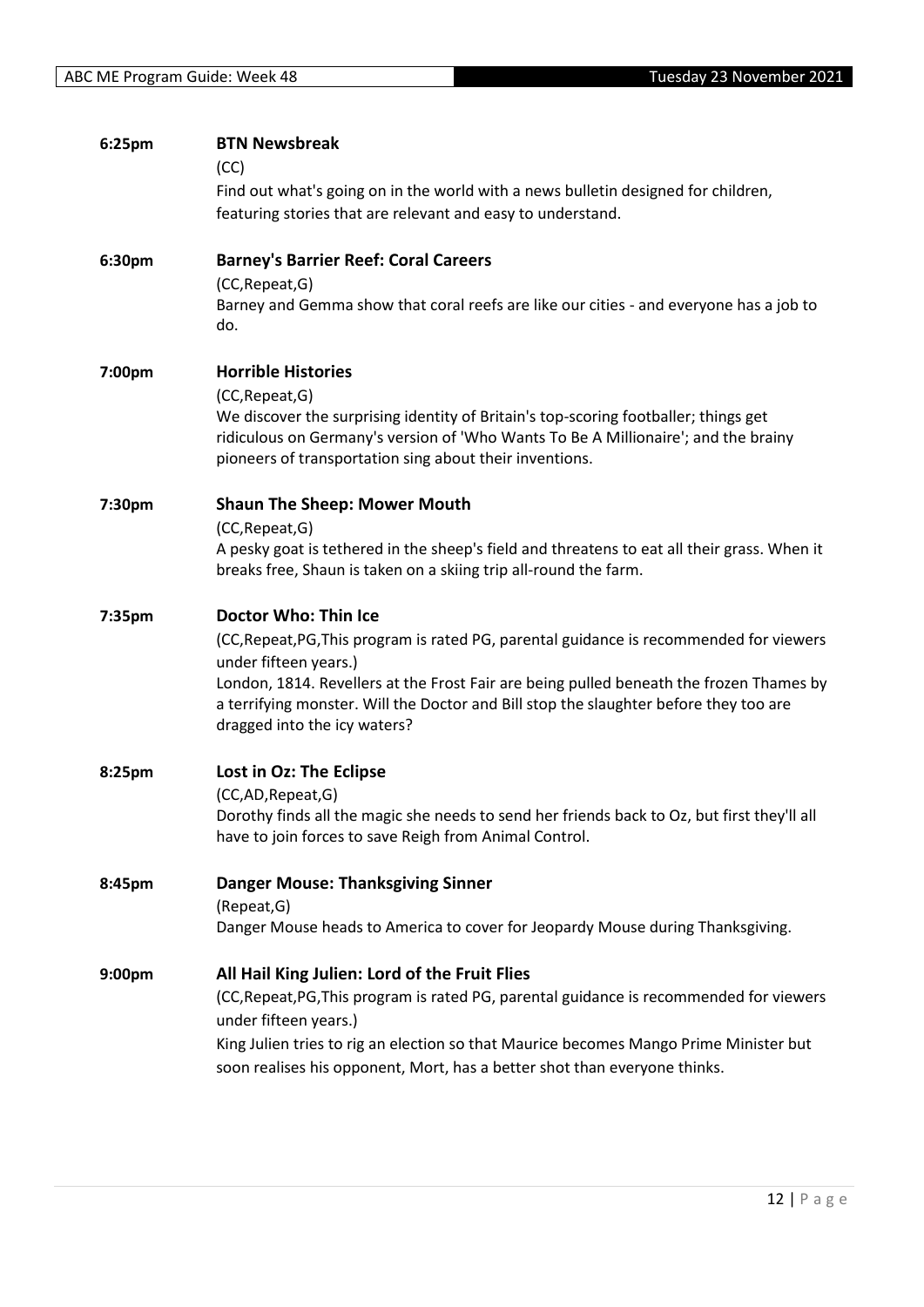| 9:20pm             | <b>Find Me In Paris: The Future of Dance</b>                                                                                                                                                         |
|--------------------|------------------------------------------------------------------------------------------------------------------------------------------------------------------------------------------------------|
|                    | (CC, Repeat, G)<br>Back in present day with their time travel memories erased, Lena and the crew finish<br>their school exams for the year, unsure of their future or their past.                    |
| 9:50 <sub>pm</sub> | <b>School Of Rock: Puppy Love</b>                                                                                                                                                                    |
|                    | (CC, Repeat, PG, This program is rated PG, parental guidance is recommended for viewers<br>under fifteen years.)                                                                                     |
|                    | Tomika and Summer's friendship becomes strained when Summer starts to take care of<br>the only creature that Tomika fears - an adorable puppy.                                                       |
| 10:10pm            | rage                                                                                                                                                                                                 |
|                    | (Repeat, PG, Some of the music clips in this show may not be appropriate for everyone<br>watching ABC ME. If you're under fifteen you should check with an adult before watching<br>this next show.) |
|                    | Wall-to-wall music videos, from new releases to classics and the long-forgotten.                                                                                                                     |
| 11:10pm            | <b>ABC ME Programs Resume At 6am</b>                                                                                                                                                                 |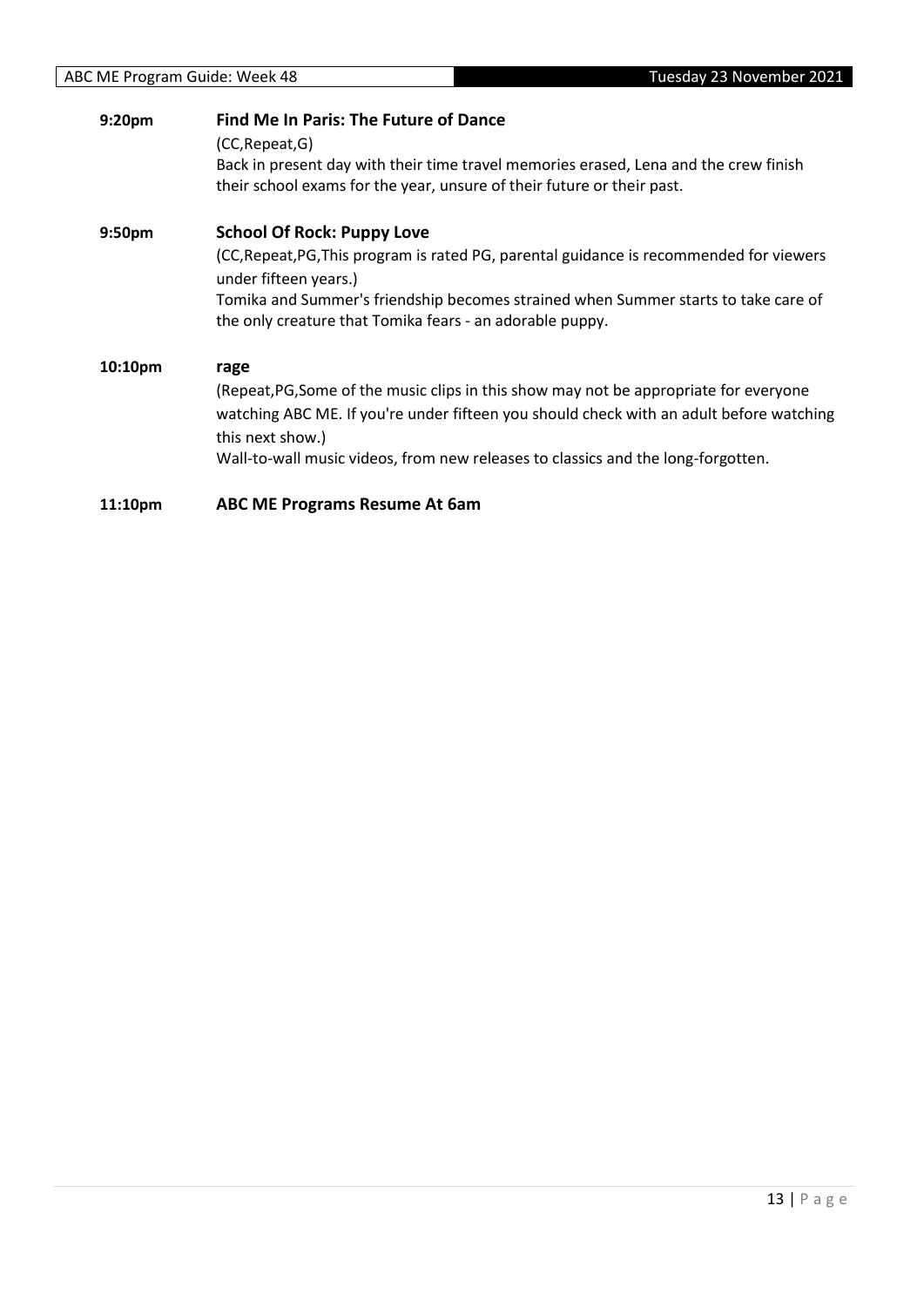### <span id="page-13-0"></span>**Wednesday, 24 November 2021**

| 6:00am  | <b>Supernoobs</b>                                                                       |
|---------|-----------------------------------------------------------------------------------------|
|         | (CC, Repeat, G)                                                                         |
| 6:10am  | <b>Danger Mouse</b>                                                                     |
|         | (Repeat, G)                                                                             |
| 6:25am  | Grojband                                                                                |
|         | (CC, Repeat, G)                                                                         |
| 6:45am  | Kuu Kuu Harajuku                                                                        |
|         | (Repeat, G)                                                                             |
| 7:00am  | <b>Scream Street</b>                                                                    |
|         | (AD)                                                                                    |
| 7:10am  | <b>Dennis And Gnasher Unleashed!</b>                                                    |
|         | (Repeat, G)                                                                             |
| 7:20am  | <b>Total DramaRama</b>                                                                  |
|         | (CC, Repeat, G)                                                                         |
| 7:30am  | <b>Cloudy With A Chance Of Meatballs</b>                                                |
|         | (Repeat, G)                                                                             |
| 7:45am  | The Rubbish World Of Dave Spud                                                          |
|         | (CC,AD,Repeat,PG,This program is rated PG, parental guidance is recommended for         |
|         | viewers under fifteen years.)                                                           |
| 7:55am  | <b>Dragons: Defenders Of Berk</b>                                                       |
|         | (CC, Repeat, G)                                                                         |
| 8:20am  | The Day My Butt Went Psycho!                                                            |
|         | (CC, Repeat, G)                                                                         |
| 8:45am  | <b>Sally Bollywood</b>                                                                  |
|         | (CC, Repeat, G)                                                                         |
| 8:55am  | <b>Bottersnikes And Gumbles</b>                                                         |
|         | (CC, Repeat, PG, This program is rated PG, parental guidance is recommended for viewers |
|         | under fifteen years.)                                                                   |
| 9:10am  | <b>Get It Together!</b>                                                                 |
|         | (CC, Repeat, G)                                                                         |
| 9:35am  | <b>Wow That's Amazing</b>                                                               |
|         | (CC, Repeat, G, Some of these experiments can be dangerous. Do not try them without     |
|         | the help of an adult.)                                                                  |
| 10:00am | <b>Rhymes And Songs</b>                                                                 |
|         | (CC,G)                                                                                  |
| 10:15am | <b>What's For Dinner?</b>                                                               |
|         | (CC, Repeat, G)                                                                         |
| 10:25am | Further Back In Time For Dinner: Daily Life In The Past                                 |
|         | (Repeat, G)                                                                             |
| 10:35am | Are You Tougher Than Your Ancestors?                                                    |
|         | (CC, Repeat, G)                                                                         |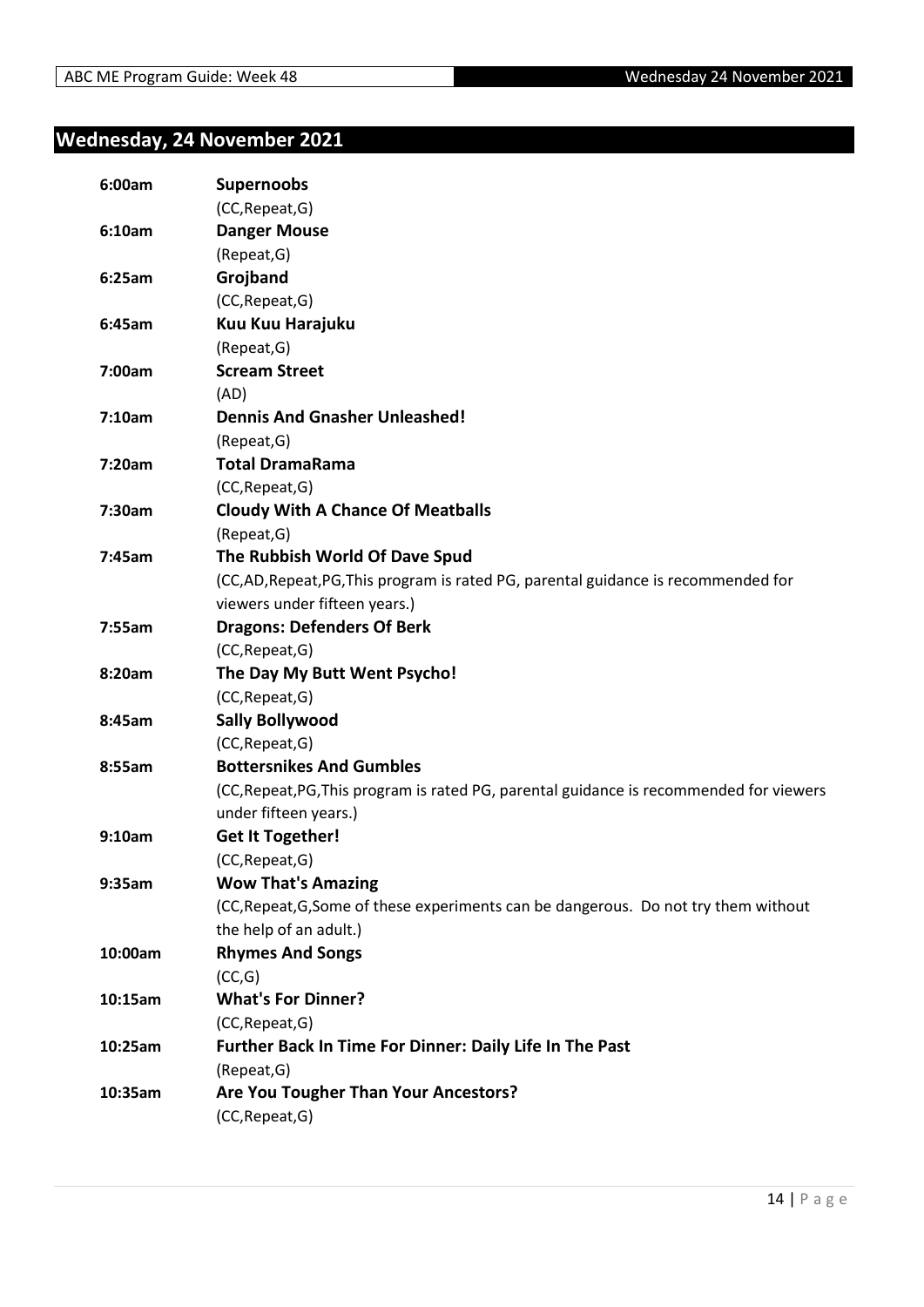| 11:00am   | <b>BTN Specials</b>                                                                       |
|-----------|-------------------------------------------------------------------------------------------|
|           | (CC, Repeat, Aboriginal and Torres Strait Islander viewers are advised that the following |
|           | program contains images and voices of people who have died)                               |
| 11:15am   | <b>Colonising Australia 1788-1901</b>                                                     |
|           | (CC, Repeat, PG, Aboriginal and Torres Strait Islander viewers are advised that the       |
|           | following program contains images and voices of people who have died)                     |
| 11:25am   | <b>Children of the Holocaust</b>                                                          |
|           | (CC, Repeat, G)                                                                           |
| 11:35am   | <b>Kids of Courage</b>                                                                    |
|           | (CC, Repeat, PG, This program is rated PG, parental guidance is recommended for viewers   |
|           | under fifteen years.)                                                                     |
| 12:00pm   | <b>Operation Ouch!</b>                                                                    |
|           | (CC, Repeat, G, This program shows medical procedures. In an emergency ring 000 for       |
|           | help)                                                                                     |
| 12:30pm   | <b>Horrible Histories</b>                                                                 |
|           | (CC, Repeat, G)                                                                           |
| 1:00pm    | <b>Gym Stars</b>                                                                          |
|           | (Repeat, G)                                                                               |
| $1:25$ pm | Hey You! What If                                                                          |
|           | (Repeat, G)                                                                               |
| 1:30pm    | <b>Fierce Earth</b>                                                                       |
|           | (CC, Repeat, G, The action and stunts in this program are performed by professionals. Do  |
|           | not try this at home.)                                                                    |
| 2:00pm    | <b>Top Jobs For Dogs</b><br>(CC,AD,Repeat,G)                                              |
| 2:30pm    | The Athena                                                                                |
|           | (PG, This program is rated PG, parental guidance is recommended for viewers under         |
|           | fifteen years.)                                                                           |
| 3:00pm    | <b>Mortified</b>                                                                          |
|           | (CC, Repeat, G)                                                                           |
| 3:30pm    | Larry the Wonderpup                                                                       |
|           | (Repeat, G)                                                                               |
| 3:40pm    | <b>Matilda And The Ramsay Bunch</b>                                                       |
|           | (CC, Repeat, G)                                                                           |
| 4:00pm    | <b>Get It Together!</b>                                                                   |
|           | (Repeat, G)                                                                               |
| 4:30pm    | <b>Detention Adventure</b>                                                                |
|           | (CC, Repeat, PG, This program is rated PG, parental guidance is recommended for viewers   |
|           | under fifteen years.)                                                                     |
| 4:40pm    | <b>Detention Adventure</b>                                                                |
|           | (CC, Repeat, PG, This program is rated PG, parental guidance is recommended for viewers   |
|           | under fifteen years.)                                                                     |
| 4:55pm    | <b>Hardball</b>                                                                           |
|           | (CC, Repeat, G)                                                                           |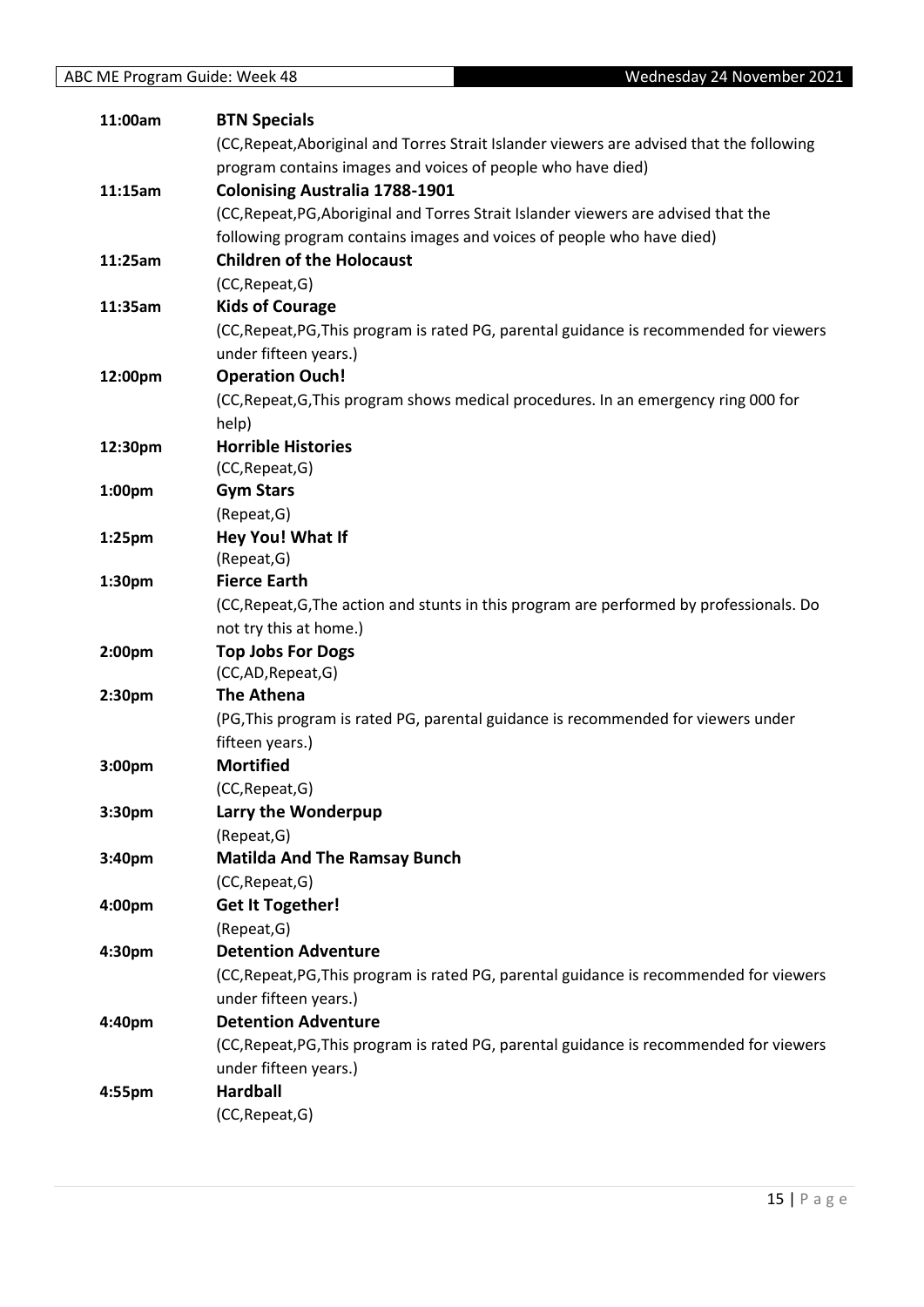| 5:25pm | <b>Miraculous: Tales Of Ladybug And Cat Noir</b><br>(CC, Repeat, PG, This program is rated PG, parental guidance is recommended for viewers                                                                          |
|--------|----------------------------------------------------------------------------------------------------------------------------------------------------------------------------------------------------------------------|
|        | under fifteen years.)                                                                                                                                                                                                |
| 5:50pm | <b>Total DramaRama</b>                                                                                                                                                                                               |
|        | (CC, Repeat, G)                                                                                                                                                                                                      |
| 6:00pm | The Deep: Devil's Sea Mystery                                                                                                                                                                                        |
|        | (CC, Repeat, G)                                                                                                                                                                                                      |
|        | Are aliens stealing things from a Japanese island and dragging them underwater? Ant<br>believes that's perfectly reasonable. The Nektons investigate and find something even<br>more dangerous! But can they escape? |
| 6:25pm | <b>BTN Newsbreak</b>                                                                                                                                                                                                 |
|        | (CC)                                                                                                                                                                                                                 |
|        | Find out what's going on in the world with a news bulletin designed for children,<br>featuring stories that are relevant and easy to understand.                                                                     |
| 6:30pm | <b>Barney's Barrier Reef: Reef Games</b>                                                                                                                                                                             |
|        | (CC, Repeat, G) Final                                                                                                                                                                                                |
|        | Barney and Gemma meet the sports stars of the sea - sprinters, jumpers and even<br>gymnasts!                                                                                                                         |
| 7:00pm | <b>Horrible Histories</b>                                                                                                                                                                                            |
|        | (CC, Repeat, G)                                                                                                                                                                                                      |
|        | There's public confusion when King Charles II bans coffee shops; mighty Egyptian                                                                                                                                     |
|        | Pharaoh Ramesses II meets some smelly peasants on Historical Wife Swap and a cave-<br>dwelling Stone Age couple try to buy their first house.                                                                        |
| 7:30pm | <b>Shaun The Sheep: Take Away</b>                                                                                                                                                                                    |
|        | (CC, Repeat, G)                                                                                                                                                                                                      |
|        | The tempting aroma of the Farmer's takeaway inspires Shaun and his pals to go on a<br>mission to the local pizzeria, disguised as a human.                                                                           |
| 7:35pm | <b>Doctor Who: Knock Knock</b>                                                                                                                                                                                       |
|        | (CC, Repeat, PG)                                                                                                                                                                                                     |
|        | Why do floorboards creak? When a sinister landlord shows Bill and her friends the                                                                                                                                    |
|        | perfect house-share, they have no idea what lies ahead knock knock, who's there?                                                                                                                                     |
| 8:25pm | <b>Lost in Oz: Saving Cyra</b>                                                                                                                                                                                       |
|        | (CC,AD, Repeat, G)                                                                                                                                                                                                   |
|        | Dorothy and her friends arrive back in Emerald City, where a desperate attempt to save<br>Cyra leads West to seek help from an old foe.                                                                              |
| 8:45pm | Danger Mouse: Big Trouble In Little Clowntown                                                                                                                                                                        |
|        | (Repeat, G)                                                                                                                                                                                                          |
|        | The crime busting rodent has some serious clowning around to do.                                                                                                                                                     |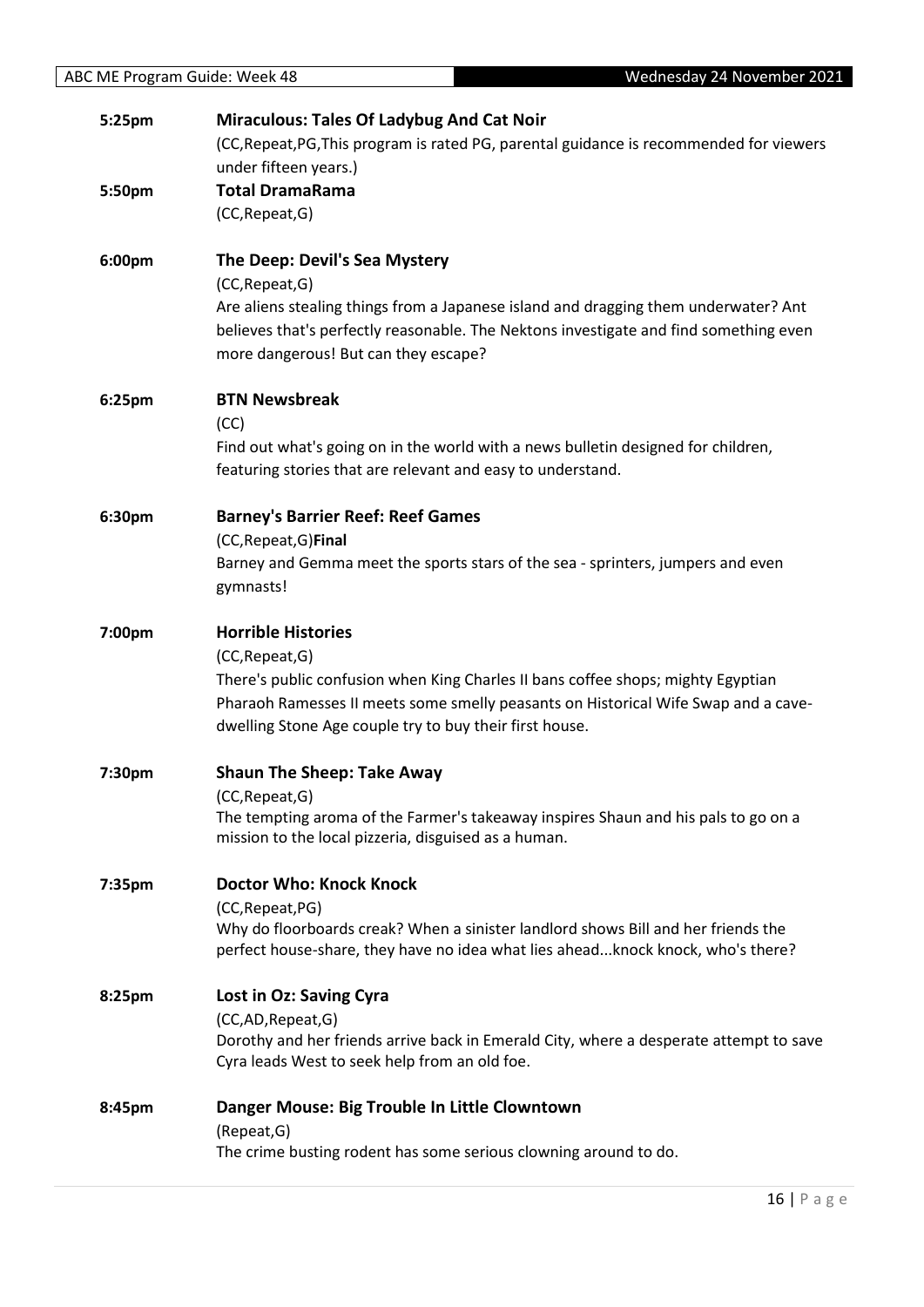| 9:00 <sub>pm</sub> | All Hail King Julien: Karl-Mageddon<br>(CC, Repeat, PG, This program is rated PG, parental guidance is recommended for viewers<br>under fifteen years.)<br>In honour of his retirement, Karl hosts an elaborate contest to find his successor - who<br>will become Madagascar's next super villain. |
|--------------------|-----------------------------------------------------------------------------------------------------------------------------------------------------------------------------------------------------------------------------------------------------------------------------------------------------|
| 9:20pm             | Find Me In Paris: Pair Up<br>(CC, Repeat, G)<br>With Max gone, Lena panics about not having a dance partner but her problem seems<br>solved when she meets Nico.                                                                                                                                    |
| 9:50pm             | <b>School Of Rock: The Other Side of Summer</b><br>(CC, Repeat, G)<br>Summer has an identity crisis after getting her first 'B' and the band must prevent the<br>changes she goes through from becoming permanent.                                                                                  |
| 10:10pm            | rage<br>(Repeat, PG, Some of the music clips in this show may not be appropriate for everyone<br>watching ABC ME. If you're under fifteen you should check with an adult before watching<br>this next show.)<br>Wall-to-wall music videos, from new releases to classics and the long-forgotten.    |
| 11:10pm            | <b>ABC ME Programs Resume At 6am</b>                                                                                                                                                                                                                                                                |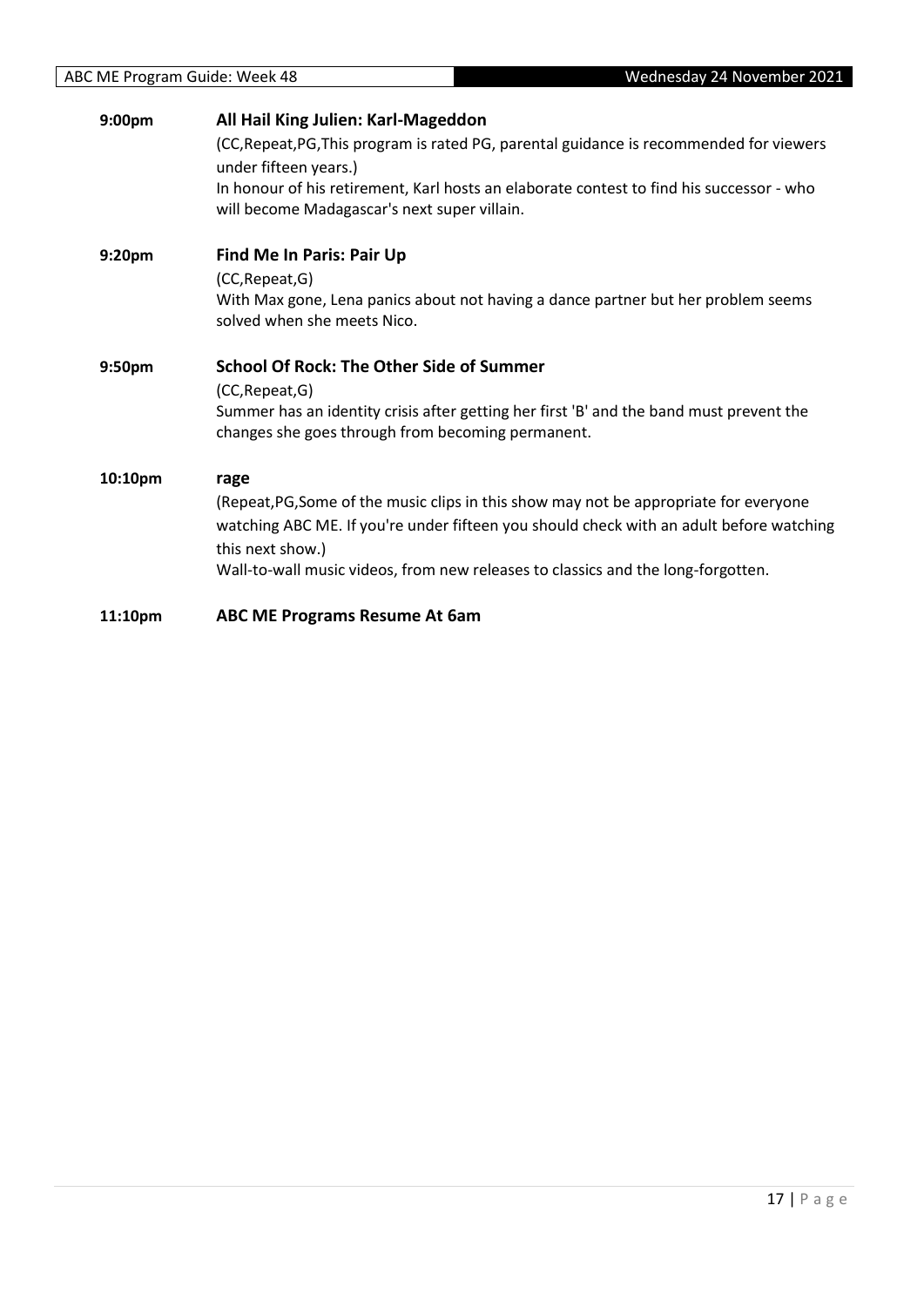### <span id="page-17-0"></span>**Thursday, 25 November 2021**

| 6:00am  | <b>Supernoobs</b>                                                                   |
|---------|-------------------------------------------------------------------------------------|
|         | (CC, Repeat, G)                                                                     |
| 6:10am  | <b>Danger Mouse</b>                                                                 |
|         | (Repeat, G)                                                                         |
| 6:25am  | Grojband                                                                            |
|         | (CC, Repeat, G)                                                                     |
| 6:45am  | Kuu Kuu Harajuku                                                                    |
|         | (Repeat, G)                                                                         |
| 7:00am  | <b>Scream Street</b>                                                                |
|         | (AD)                                                                                |
| 7:10am  | <b>Dennis And Gnasher Unleashed!</b>                                                |
|         | (Repeat, G)                                                                         |
| 7:20am  | <b>Total DramaRama</b>                                                              |
|         | (CC, Repeat, G)                                                                     |
| 7:30am  | <b>Cloudy With A Chance Of Meatballs</b>                                            |
|         | (Repeat, G)                                                                         |
| 7:45am  | The Rubbish World Of Dave Spud                                                      |
|         | (CC,AD,Repeat,G)                                                                    |
| 7:55am  | <b>Dragons: Defenders Of Berk</b>                                                   |
|         | (CC, Repeat, G)                                                                     |
| 8:20am  | The Day My Butt Went Psycho!                                                        |
|         | (CC, Repeat, G)                                                                     |
| 8:45am  | <b>Sally Bollywood</b>                                                              |
|         | (CC, Repeat, G)                                                                     |
| 8:55am  | <b>Bottersnikes And Gumbles</b>                                                     |
|         | (CC, Repeat, G)                                                                     |
| 9:10am  | <b>Get It Together!</b>                                                             |
|         | (CC, Repeat, G)                                                                     |
| 9:35am  | <b>Wow That's Amazing</b>                                                           |
|         | (CC, Repeat, G, Some of these experiments can be dangerous. Do not try them without |
|         | the help of an adult.)                                                              |
| 10:00am | <b>Mindful Earth</b>                                                                |
|         | (Repeat, G)                                                                         |
| 10:15am | <b>What It's Like</b>                                                               |
|         | (Repeat, G)                                                                         |
| 10:30am | <b>BTN</b>                                                                          |
|         | (CC, Repeat)                                                                        |
| 10:55am | <b>Places Of Worship</b>                                                            |
|         | (CC, Repeat, G)                                                                     |
| 11:00am | <b>199 Little Heroes</b>                                                            |
|         | (CC, Repeat, G)                                                                     |
| 11:05am | <b>Creating A Nation</b>                                                            |
|         | (CC, Repeat, G)                                                                     |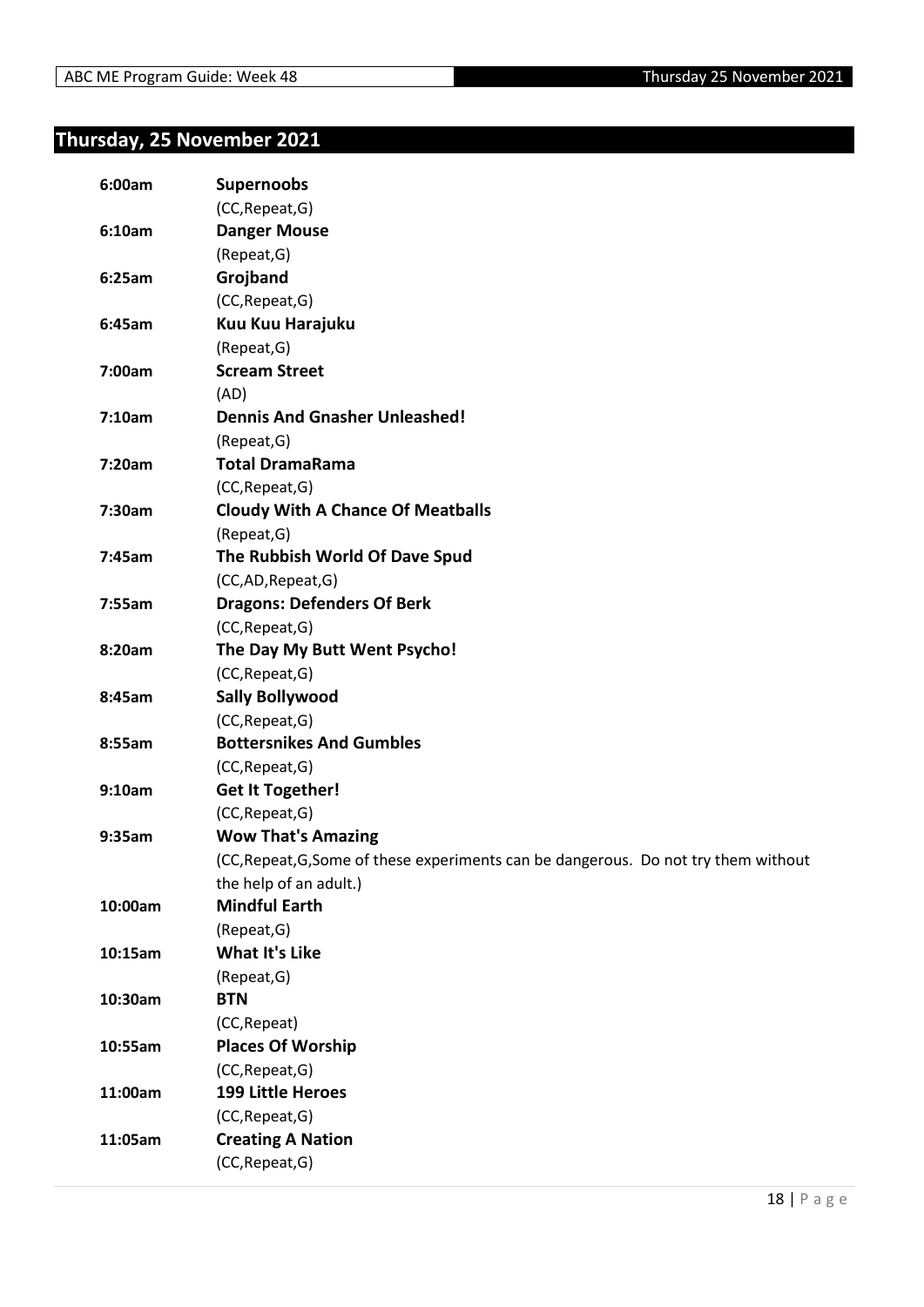| 11:20am            | <b>Pocket Compass</b>                                                                        |
|--------------------|----------------------------------------------------------------------------------------------|
|                    | (CC, Repeat, G, Aboriginal and Torres Strait Islander viewers are advised that the following |
|                    | program contains images and voices of people who have died)                                  |
| 11:30am            | <b>Move It Mob Style</b>                                                                     |
|                    | (CC, Repeat, G)                                                                              |
| 12:00pm            | <b>Operation Ouch!</b>                                                                       |
|                    | (CC, Repeat, PG, This program is rated PG, parental guidance is recommended for viewers      |
|                    | under fifteen years., This program shows medical procedures. In an emergency ring 000        |
|                    | for help)                                                                                    |
| 12:30pm            | <b>Horrible Histories</b>                                                                    |
|                    | (CC, Repeat, PG, This program is rated PG, parental guidance is recommended for viewers      |
|                    | under fifteen years.)                                                                        |
| 1:00 <sub>pm</sub> | <b>Gym Stars</b>                                                                             |
|                    | (Repeat, G)                                                                                  |
| 1:25 <sub>pm</sub> | Hey You! What If                                                                             |
|                    | (Repeat, G)                                                                                  |
| 1:30 <sub>pm</sub> | <b>Fierce Earth</b>                                                                          |
|                    | (CC, Repeat, G)                                                                              |
| 2:00pm             | <b>Top Jobs For Dogs</b>                                                                     |
|                    | (CC,AD,Repeat,G)                                                                             |
| 2:30 <sub>pm</sub> | <b>The Athena</b>                                                                            |
|                    | (PG, This program is rated PG, parental guidance is recommended for viewers under            |
|                    | fifteen years.)                                                                              |
| 3:00pm             | <b>Mortified</b>                                                                             |
|                    | (CC, Repeat, G)                                                                              |
| 3:30pm             | Larry the Wonderpup                                                                          |
|                    | (Repeat, G)                                                                                  |
| 3:40pm             | <b>Matilda And The Ramsay Bunch</b>                                                          |
|                    | (Repeat, G)                                                                                  |
| 4:00pm             | <b>Art Ninja</b>                                                                             |
|                    | (G, For some of these craft projects you need an adult's help. Do not try making them on     |
|                    | your own.)                                                                                   |
| 4:20 <sub>pm</sub> | <b>Welcome To Cardboard City</b>                                                             |
|                    | (CC,PG,This program is rated PG, parental guidance is recommended for viewers under          |
|                    | fifteen years.)                                                                              |
| 4:25 <sub>pm</sub> | <b>How To Do Stuff Good</b>                                                                  |
|                    | (CC, Repeat, G, For some of these activities you need to ask for an adult's permission. Do   |
|                    | not try doing them on your own.)                                                             |
| 4:45pm             | The Brilliant World Of Tom Gates                                                             |
|                    | (CC)                                                                                         |
| 4:55pm             | <b>Hardball</b>                                                                              |
|                    | (CC, Repeat, G)                                                                              |
| 5:25pm             | <b>Miraculous: Tales Of Ladybug And Cat Noir</b>                                             |
|                    | (CC, Repeat, G)                                                                              |
| 5:50pm             | <b>Total DramaRama</b>                                                                       |
|                    | (CC, Repeat, G)                                                                              |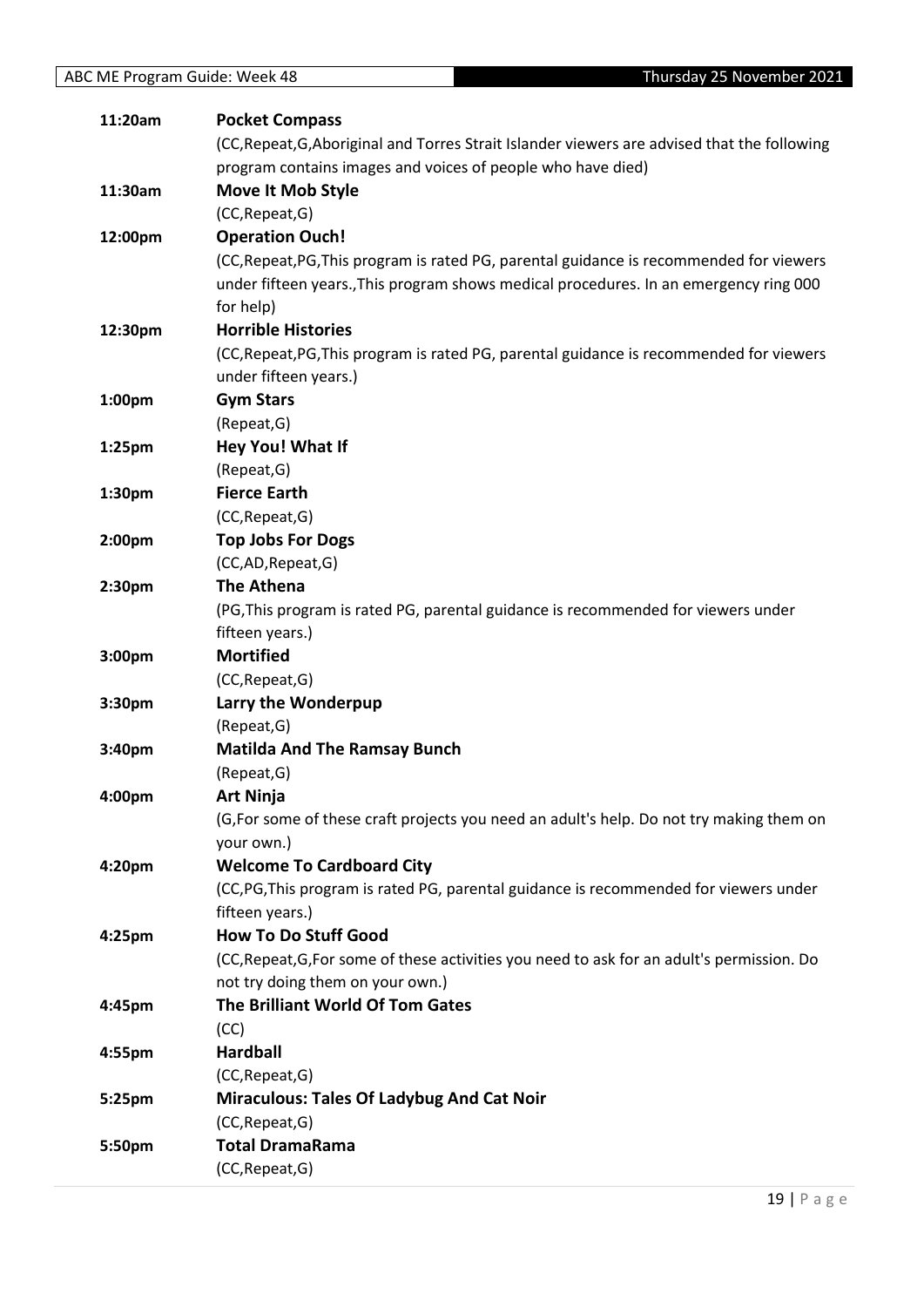| 6:00pm             | The Deep: Lonesome Jim<br>(CC, Repeat, G)                                                                                                                                      |
|--------------------|--------------------------------------------------------------------------------------------------------------------------------------------------------------------------------|
|                    | Someone just stole the rarest tortoise in the world and the Nektons are searching for it.                                                                                      |
|                    | But the man who stole it secretly wants to capture them too! They're walking into a trap,                                                                                      |
|                    | but really, there's no other way.                                                                                                                                              |
| 6:25pm             | <b>BTN Newsbreak</b>                                                                                                                                                           |
|                    | (CC)                                                                                                                                                                           |
|                    | Find out what's going on in the world with a news bulletin designed for children,<br>featuring stories that are relevant and easy to understand.                               |
| 6:30pm             | <b>Operation Ouch!</b>                                                                                                                                                         |
|                    | (CC, Repeat, G, This program shows medical procedures. In an emergency ring 000 for<br>help)                                                                                   |
|                    | The doctors experiment on their muscles to show they work! Dr Chris meets some<br>wriggly maggots that are helping to heal a sore foot and Dr Xand goes on call with an        |
|                    | emergency ambulance team.                                                                                                                                                      |
| 7:00pm             | <b>Horrible Histories</b>                                                                                                                                                      |
|                    | (CC, Repeat, PG, This program is rated PG, parental guidance is recommended for viewers<br>under fifteen years.)                                                               |
|                    | A Victorian businessman goes undercover in his own factory; there's a right royal                                                                                              |
|                    | squabble over who should rule medieval England and the Real Tudor Hustle reveals the<br>cleverest con tricks by naughty historical criminals.                                  |
| 7:30pm             | <b>Shaun The Sheep: Mountains Out Of Molehills</b>                                                                                                                             |
|                    | (CC, Repeat, G)                                                                                                                                                                |
|                    | The flock are enjoying a boogie when a freshly-dug molehill interrupts their fun. Shaun<br>has to resort to ever more extreme attempts to get rid of the pesky mole.           |
| 7:35 <sub>pm</sub> | Doctor Who: Oxygen                                                                                                                                                             |
|                    | (CC, Repeat, PG)                                                                                                                                                               |
|                    | Trapped on a space station with no oxygen, the Doctor, Bill and Nardole are horrified to<br>discover the automated spacesuits keeping them alive are also trying to kill them! |
|                    |                                                                                                                                                                                |
| 8:25pm             | Lost in Oz: The Nome King's Belt<br>(CC,AD,Repeat,G)                                                                                                                           |
|                    | Dorothy and her friends must find the Nome King's Belt before Guph can get his hands                                                                                           |
|                    | on this magical artifact and take control of the Fairylands.                                                                                                                   |
| 8:45pm             | <b>Danger Mouse: Quantum Of Rudeness</b>                                                                                                                                       |
|                    | (Repeat, G)                                                                                                                                                                    |
|                    | The heroic rodent creates a rather rude villain by being part of a mix-up that turns<br>Goodman into Badboy.                                                                   |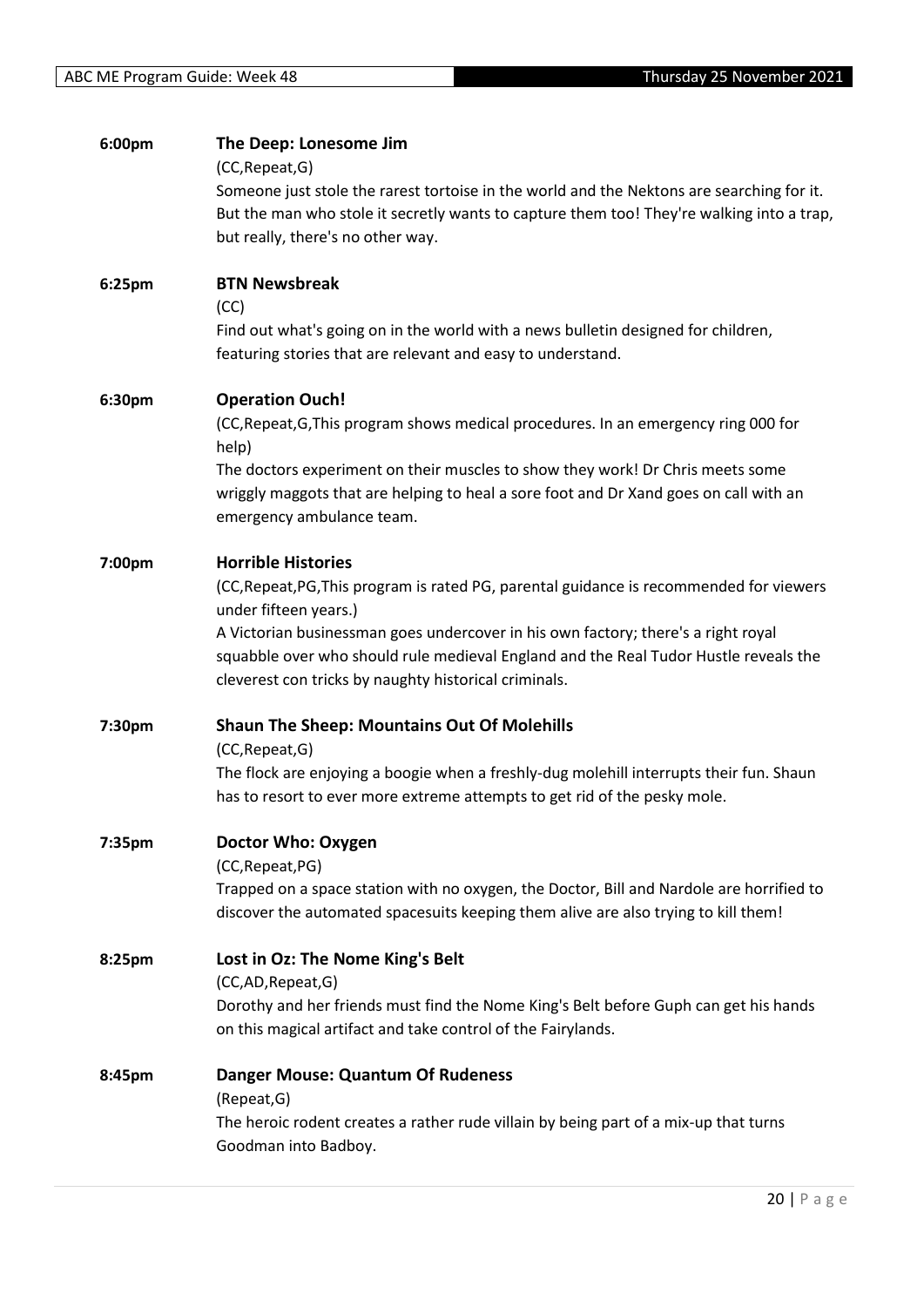| 9:00pm  | All Hail King Julien: King Julien is Watching You                                                                                             |
|---------|-----------------------------------------------------------------------------------------------------------------------------------------------|
|         | (CC, Repeat, PG, This program is rated PG, parental guidance is recommended for viewers<br>under fifteen years.)                              |
|         | King Julien discovers surveillance equipment and installs it all over the kingdom.                                                            |
| 9:20pm  | <b>Find Me In Paris: Trouble in Paradise</b>                                                                                                  |
|         | (CC, Repeat, G)                                                                                                                               |
|         | In the South of France, the crew have an opportunity to audition for the CJ company's<br>production, but dance partner drama gets in the way. |
| 9:50pm  | School Of Rock: Would I Lie To You?                                                                                                           |
|         | (CC, Repeat, G)                                                                                                                               |
|         | Freddy writes a song about the band being so supportive, but they find it difficult to be                                                     |
|         | honest with him when it comes to how they feel about it.                                                                                      |
| 10:10pm | rage: Guest Programmer                                                                                                                        |
|         | (Repeat, PG, Some of the music clips in this show may not be appropriate for everyone                                                         |
|         | watching ABC ME. If you're under fifteen you should check with an adult before watching<br>this next show.)                                   |
|         | Wall-to-wall music videos, from new releases to classics and the long-forgotten.                                                              |
| 11:10pm | <b>ABC ME Programs Resume At 6am</b>                                                                                                          |
|         |                                                                                                                                               |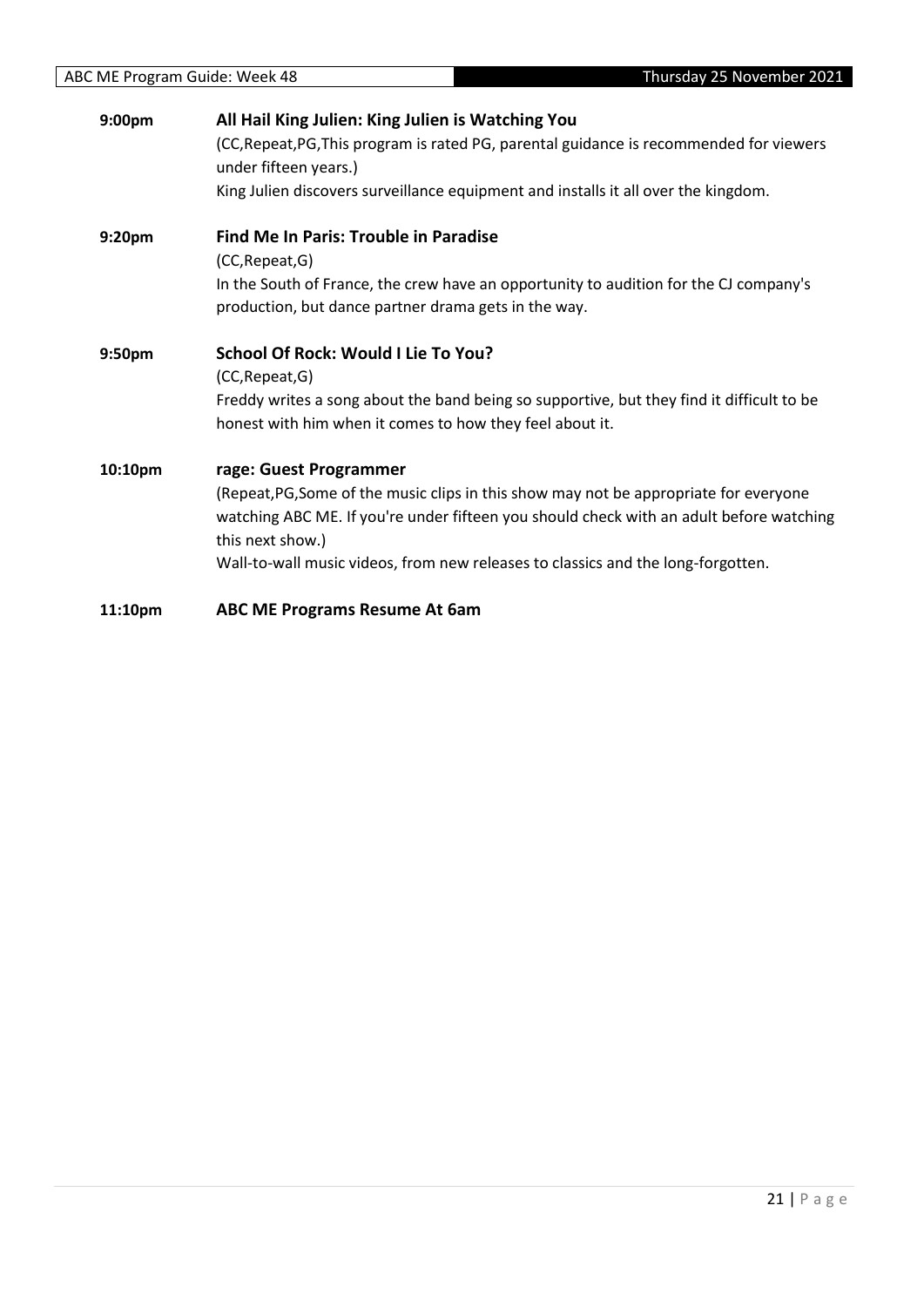### <span id="page-21-0"></span>**Friday, 26 November 2021**

| 6:00am  | <b>Supernoobs</b>                                                                       |
|---------|-----------------------------------------------------------------------------------------|
|         | (CC, Repeat, PG, This program is rated PG, parental guidance is recommended for viewers |
|         | under fifteen years.)                                                                   |
| 6:10am  | <b>Danger Mouse</b>                                                                     |
|         | (Repeat, G)                                                                             |
| 6:25am  | Grojband                                                                                |
|         | (CC, Repeat, G)                                                                         |
| 6:45am  | Kuu Kuu Harajuku                                                                        |
|         | (Repeat, G)                                                                             |
| 7:00am  | <b>Scream Street</b>                                                                    |
|         | (AD)                                                                                    |
| 7:10am  | <b>Dennis And Gnasher Unleashed!</b>                                                    |
|         | (Repeat, G)                                                                             |
| 7:20am  | <b>Total DramaRama</b>                                                                  |
|         | (CC, Repeat, G)                                                                         |
| 7:30am  | <b>Cloudy With A Chance Of Meatballs</b>                                                |
|         | (Repeat, G)                                                                             |
| 7:45am  | The Rubbish World Of Dave Spud                                                          |
|         | (CC,AD,Repeat,G)                                                                        |
| 7:55am  | <b>Dragons: Defenders Of Berk</b>                                                       |
|         | (CC, Repeat, G)                                                                         |
| 8:20am  | The Day My Butt Went Psycho!                                                            |
|         | (CC, Repeat, G)                                                                         |
| 8:45am  | <b>Sally Bollywood</b>                                                                  |
|         | (CC, Repeat, G)                                                                         |
| 8:55am  | <b>Bottersnikes And Gumbles</b>                                                         |
|         | (CC, Repeat, G)                                                                         |
| 9:10am  | <b>Get It Together!</b>                                                                 |
|         | (CC, Repeat, G)                                                                         |
| 9:35am  | <b>Wow That's Amazing</b>                                                               |
|         | (CC, Repeat, G, Some of these experiments can be dangerous. Do not try them without     |
|         | the help of an adult.)                                                                  |
| 10:00am | Mini Lessons: English                                                                   |
|         | (CC, Repeat, G)                                                                         |
| 10:10am | <b>Big Words Small Stories</b>                                                          |
|         | (Repeat, G)                                                                             |
| 10:15am | The Wacky Word Show                                                                     |
|         | (CC, Repeat, G)                                                                         |
| 10:40am | Bertram Poppingstock: Problem Solver                                                    |
|         | (CC, Repeat, G)                                                                         |
| 10:50am | <b>Bistro Escargot</b>                                                                  |
|         | (CC, Repeat, G)                                                                         |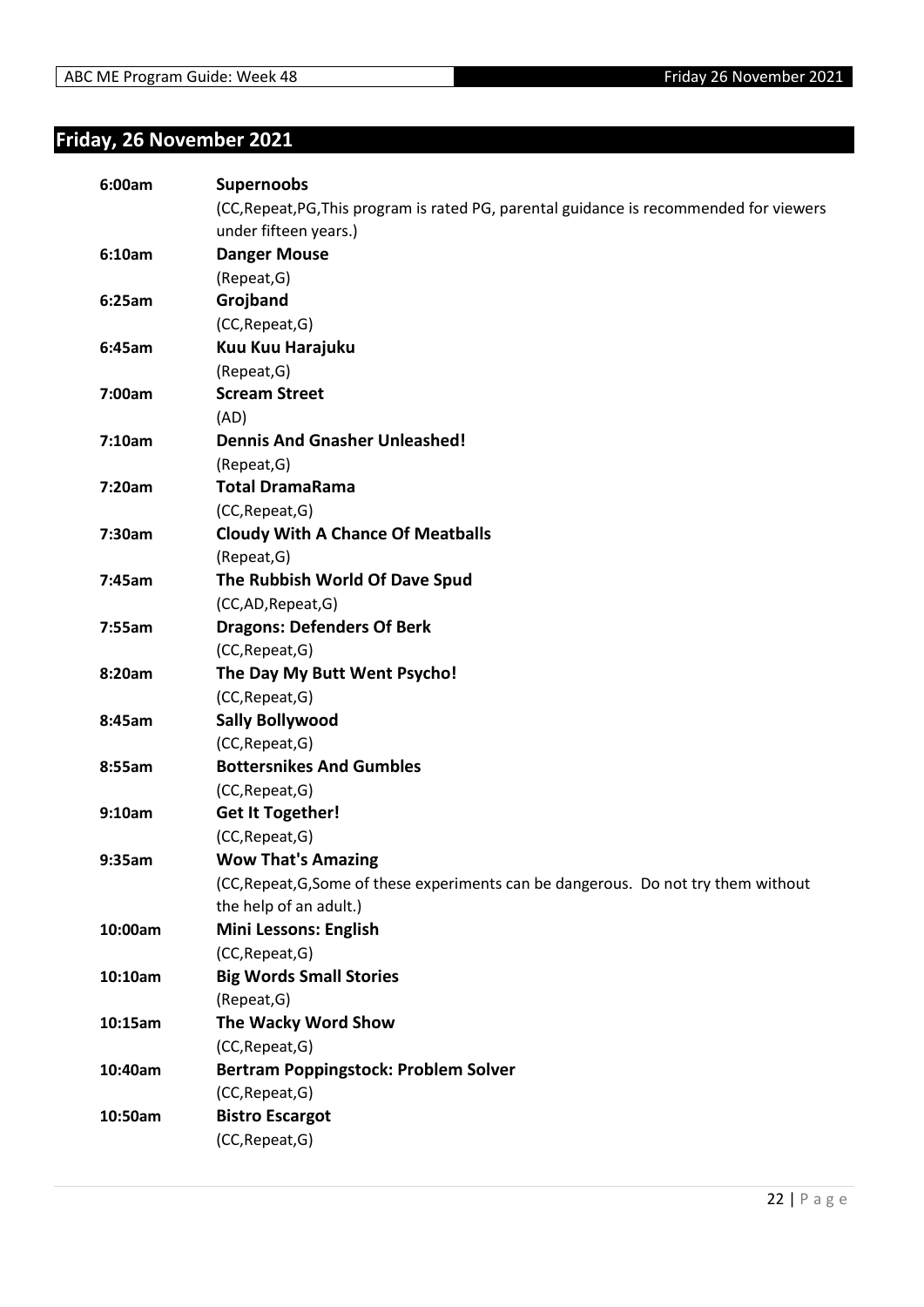| 11:00am   | <b>Bringing Books to Life</b>                                                              |
|-----------|--------------------------------------------------------------------------------------------|
|           | (CC, Repeat, G)                                                                            |
| 11:05am   | <b>Shakespeare Uncovered</b>                                                               |
|           | (CC, Repeat, PG, This program is rated PG, parental guidance is recommended for viewers    |
|           | under fifteen years.)                                                                      |
| 12:00pm   | <b>Operation Ouch!</b>                                                                     |
|           | (CC, Repeat, G, This program shows medical procedures. In an emergency ring 000 for        |
|           | help)                                                                                      |
| 12:30pm   | <b>Horrible Histories</b>                                                                  |
|           | (CC, Repeat, PG, This program is rated PG, parental guidance is recommended for viewers    |
|           | under fifteen years.)                                                                      |
| 1:00pm    | <b>Gym Stars</b>                                                                           |
|           | (Repeat, G)                                                                                |
| $1:25$ pm | Hey You! What If                                                                           |
|           | (Repeat, G)                                                                                |
| 1:30pm    | <b>Fierce Earth</b>                                                                        |
|           | (CC, Repeat, PG, This program is rated PG, parental guidance is recommended for viewers    |
|           | under fifteen years.)                                                                      |
| 2:00pm    | <b>Top Jobs For Dogs</b>                                                                   |
|           | (CC,AD,Repeat,G)                                                                           |
| 2:30pm    | <b>The Athena</b>                                                                          |
|           | (G)                                                                                        |
| 3:00pm    | <b>Mortified</b>                                                                           |
|           | (CC, Repeat, G)                                                                            |
| 3:30pm    | Larry the Wonderpup                                                                        |
|           | (Repeat, G)                                                                                |
| 3:40pm    | <b>Matilda And The Ramsay Bunch</b>                                                        |
|           | (Repeat, G)                                                                                |
| 4:00pm    | <b>Art Ninja</b>                                                                           |
|           | (G, For some of these craft projects you need an adult's help. Do not try making them on   |
|           | your own.)                                                                                 |
| 4:20pm    | <b>Welcome To Cardboard City</b>                                                           |
|           | (CC,PG,This program is rated PG, parental guidance is recommended for viewers under        |
|           | fifteen years.)                                                                            |
| 4:25pm    | <b>How To Do Stuff Good</b>                                                                |
|           | (CC, Repeat, G, For some of these activities you need to ask for an adult's permission. Do |
|           | not try doing them on your own.)                                                           |
| 4:45pm    | The Brilliant World Of Tom Gates                                                           |
|           | (CC)                                                                                       |
| 4:55pm    | <b>Hardball</b>                                                                            |
|           | (CC, Repeat, G)                                                                            |
| 5:25pm    | <b>Miraculous: Tales Of Ladybug And Cat Noir</b>                                           |
|           | (CC, Repeat, G)                                                                            |
| 5:50pm    | <b>Total DramaRama</b>                                                                     |
|           | (CC, Repeat, G)                                                                            |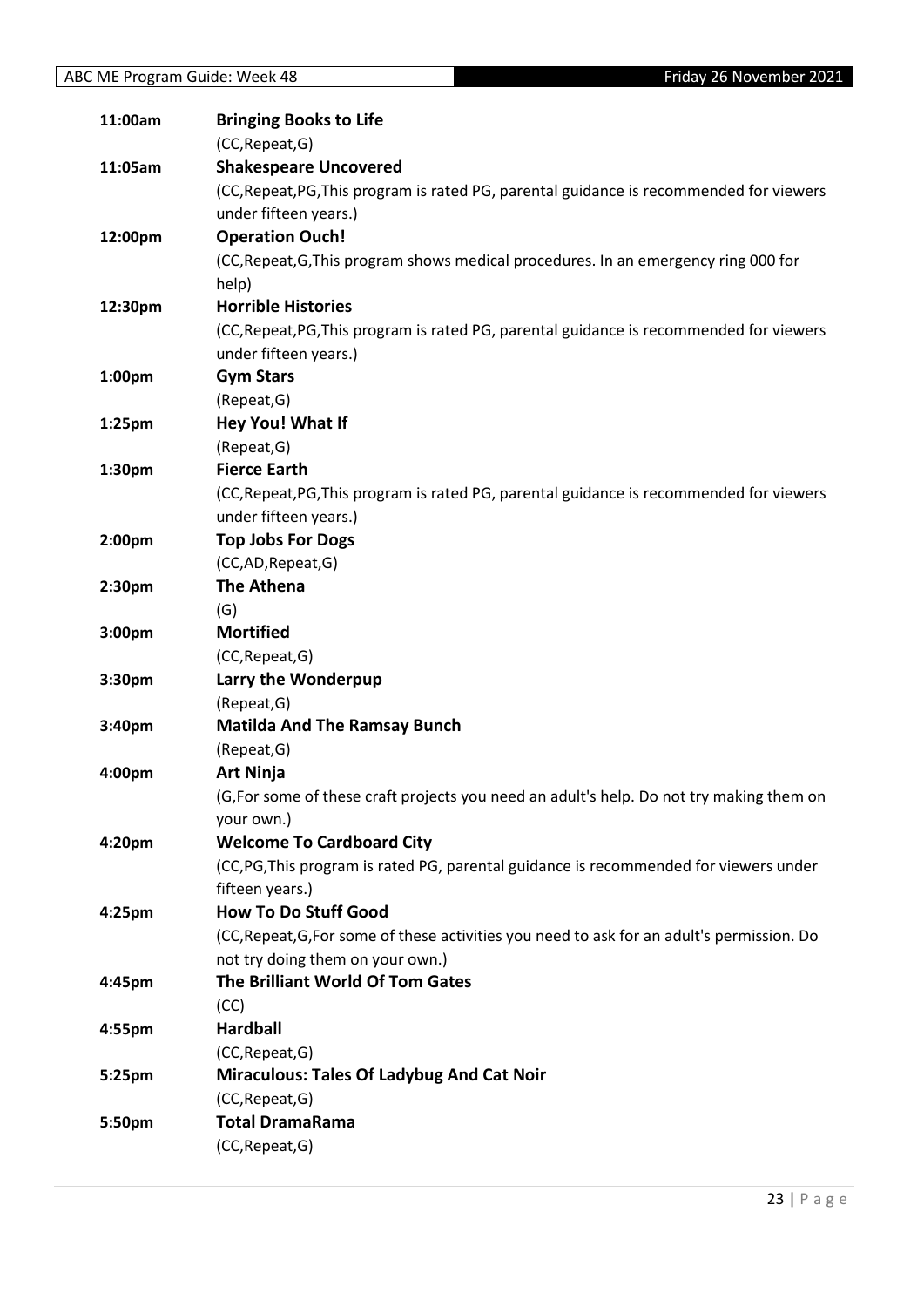| 6:00pm             | <b>The Deep: Captured</b><br>(CC, Repeat, G)<br>Captain Hammerhead has captured the Nektons aboard his sub! But his rusty vessel is<br>about to sink. The Arronax could save them all, but first Hammerhead would have to free<br>the Nektons, and that's not exactly in his character.                                                 |
|--------------------|-----------------------------------------------------------------------------------------------------------------------------------------------------------------------------------------------------------------------------------------------------------------------------------------------------------------------------------------|
| 6:25pm             | <b>BTN Newsbreak</b><br>(CC)<br>Find out what's going on in the world with a news bulletin designed for children,<br>featuring stories that are relevant and easy to understand.                                                                                                                                                        |
| 6:30pm             | <b>Operation Ouch!</b><br>(CC, Repeat, G, This program shows medical procedures. In an emergency ring 000 for<br>help)<br>The doctors show you what really happens when you sneeze! Dr Chris gets his hands on<br>a real human brain and Dr Xand goes on call with an emergency ambulance team.                                         |
| 7:00pm             | Planet 51<br>(CC, Repeat, PG, This program is rated PG, parental guidance is recommended for viewers<br>under fifteen years.)<br>Astronaut Capt. Charles Baker gets the surprise of his life when he lands on Planet 51,<br>only to find out it is inhabited by little green people who live in an idyllic version of 1950s<br>America. |
| 8:30pm             | <b>Good Game Spawn Point</b><br>(CC, Repeat)<br>Good Game Spawn Point is the show for younger gamers, by gamers. Join Rad, Gem and<br>DARREN for the latest game reviews, news and stories from the exciting world of video<br>games!                                                                                                   |
| 8:45pm             | <b>Sword Art Online: The Lugru Corridor</b><br>(CC, Repeat, PG, This program is rated PG, parental guidance is recommended for viewers<br>under fifteen years.)<br>Something isn't right; Recon has sent Leafa a message - "I was right. Be careful, S." What<br>does he mean and will Leafa and Kirito have the time to figure it out? |
| 9:10 <sub>pm</sub> | Log Horizon: Return to Akiba<br>(CC, Repeat, PG, This program is rated PG, parental guidance is recommended for viewers<br>under fifteen years.)<br>After rescuing Serara, the party heads back to Akihabara, learning new quirks about the<br>world around them as they travel.                                                        |
| 9:35pm             | <b>School Of Rock: Minimum Wage</b><br>(CC, Repeat, G)<br>Summer tries to get a job at her favourite store in the mall to earn money for a new<br>phone, but Tomika gets the job offer instead.                                                                                                                                         |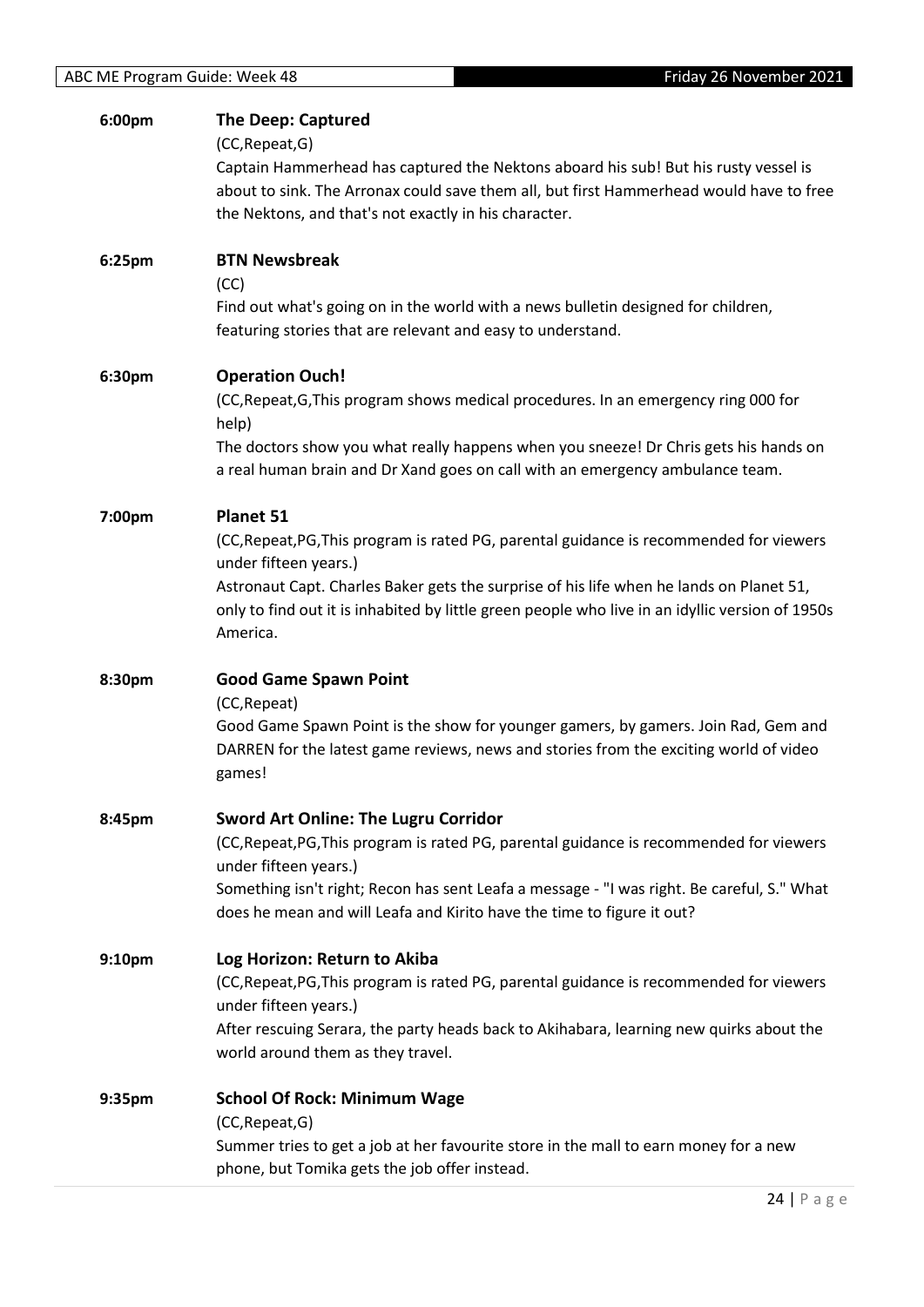**10:00pm ABC ME Programs Resume At 6am**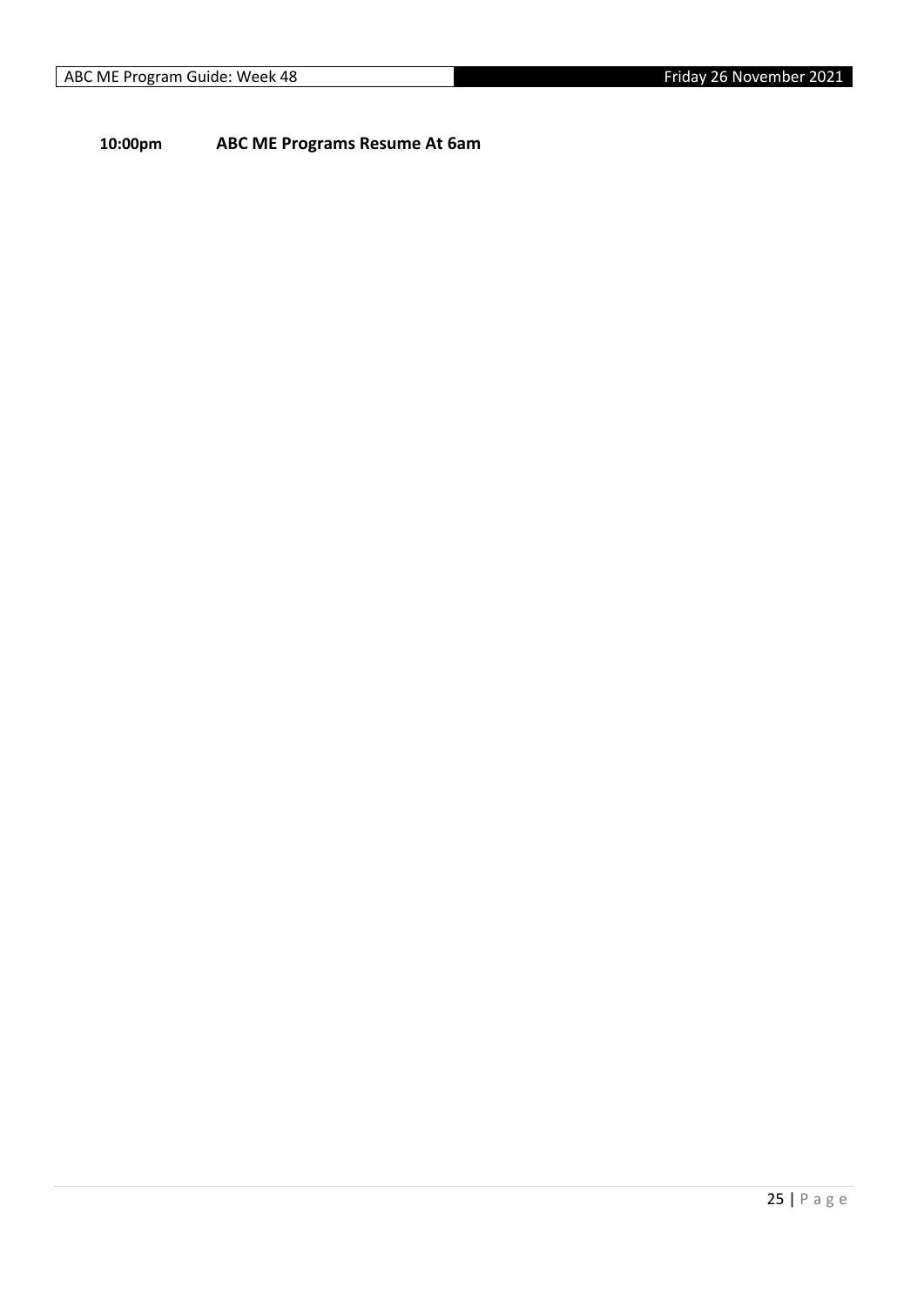#### <span id="page-25-0"></span>**Saturday, 27 November 2021**

| 6:00am  | <b>Supernoobs</b>                                                                          |
|---------|--------------------------------------------------------------------------------------------|
|         | (CC, Repeat, G)                                                                            |
| 6:10am  | <b>Danger Mouse</b>                                                                        |
|         | (Repeat, G)                                                                                |
| 6:25am  | Grojband                                                                                   |
|         | (CC, Repeat, G)                                                                            |
| 6:45am  | Kuu Kuu Harajuku                                                                           |
|         | (Repeat, G)                                                                                |
| 7:00am  | <b>Scream Street</b>                                                                       |
|         | (Repeat, G)                                                                                |
| 7:10am  | <b>Dennis And Gnasher Unleashed!</b>                                                       |
|         | (Repeat, G)                                                                                |
| 7:20am  | <b>Total DramaRama</b>                                                                     |
|         | (CC, Repeat, G)                                                                            |
| 7:30am  | <b>Cloudy With A Chance Of Meatballs</b>                                                   |
|         | (Repeat, G)                                                                                |
| 7:45am  | <b>Little Big Awesome</b>                                                                  |
|         | (CC, Repeat, G)                                                                            |
| 7:55am  | <b>Dragons: Defenders Of Berk</b>                                                          |
|         | (CC, Repeat, G)                                                                            |
| 8:20am  | <b>The Penguins Of Madagascar</b>                                                          |
|         | (CC,AD,Repeat,G)                                                                           |
| 8:45am  | <b>Kong: King Of The Apes</b>                                                              |
|         | (CC, Repeat, PG, This program is rated PG, parental guidance is recommended for viewers    |
|         | under fifteen years.)                                                                      |
| 9:05am  | <b>Good Game Spawn Point</b>                                                               |
|         | (CC)                                                                                       |
| 9:25am  | <b>Miraculous: Tales Of Ladybug And Cat Noir</b>                                           |
|         | (CC, Repeat, G)                                                                            |
| 9:50am  | <b>Holly Hobbie</b>                                                                        |
|         | (Repeat, PG, This program is rated PG, parental guidance is recommended for viewers        |
|         | under fifteen years.)                                                                      |
| 10:10am | <b>Ace My Space</b>                                                                        |
|         | (CC, Repeat, G, For some of these craft projects you need an adult's help. Do not try      |
|         | making them on your own.)                                                                  |
| 10:40am | <b>The Next Step</b>                                                                       |
|         | (CC, Repeat, G)                                                                            |
| 11:05am | <b>So Awkward</b>                                                                          |
|         | (CC, Repeat, G)                                                                            |
| 11:35am | <b>Project Planet</b>                                                                      |
|         | (CC, Repeat, G, For some of these activities you need to ask for an adult's permission. Do |
|         | not try doing them on your own.)                                                           |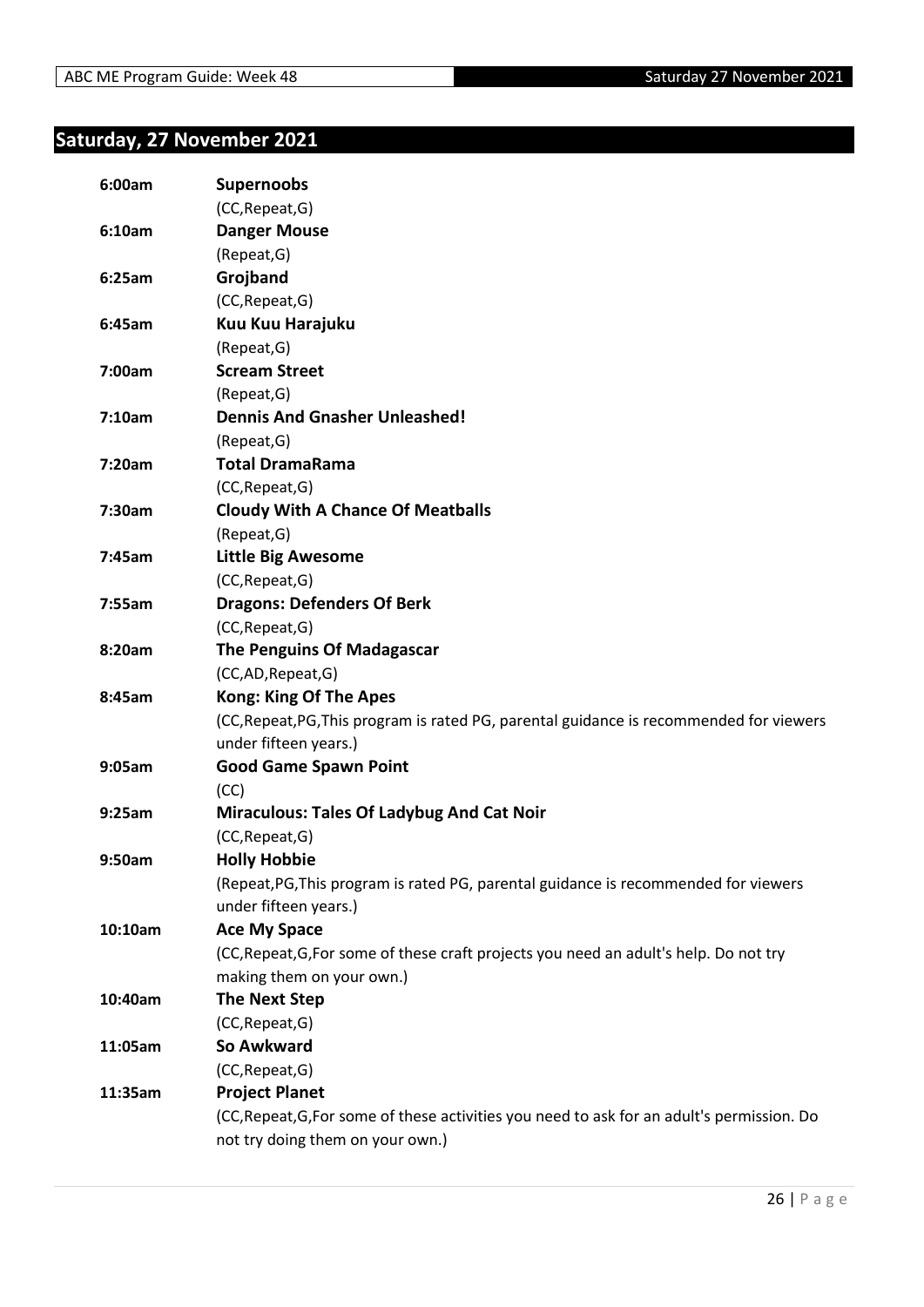| 12:00pm            | <b>Operation Ouch!</b>                                                                                 |
|--------------------|--------------------------------------------------------------------------------------------------------|
|                    | (CC, Repeat, PG, This program is rated PG, parental guidance is recommended for viewers                |
|                    | under fifteen years., This program shows medical procedures. In an emergency ring 000                  |
|                    | for help)                                                                                              |
| 12:30pm            | <b>Horrible Histories</b>                                                                              |
|                    | (CC, Repeat, PG, This program is rated PG, parental guidance is recommended for viewers                |
|                    | under fifteen years.)                                                                                  |
| 1:00pm             | <b>Gym Stars</b>                                                                                       |
|                    | (Repeat, G)                                                                                            |
| 1:25 <sub>pm</sub> | Hey You! What If                                                                                       |
|                    | (Repeat, G)                                                                                            |
| 1:30pm             | <b>Fierce Earth</b>                                                                                    |
|                    | (CC, Repeat, PG, This program is rated PG, parental guidance is recommended for viewers                |
|                    | under fifteen years.)                                                                                  |
| 2:00pm             | <b>Secrets Of Skin</b>                                                                                 |
|                    | (CC, Repeat, G, Do not disturb or try to handle wild animals as they can be dangerous., For            |
|                    | some of these activities you need to ask for an adult's permission. Do not try doing them              |
|                    | on your own.)                                                                                          |
| 2:30pm             | <b>Play Your Pets Right</b>                                                                            |
|                    | (CC, Repeat, G)                                                                                        |
| 2:45pm             | <b>Log Horizon</b>                                                                                     |
|                    | (CC, PG, This program is rated PG, parental guidance is recommended for viewers under                  |
|                    | fifteen years.)                                                                                        |
| 3:10pm             | <b>Sailor Moon Crystal</b>                                                                             |
|                    | (CC, Repeat, PG, This program is rated PG, parental guidance is recommended for viewers                |
|                    | under fifteen years.)                                                                                  |
| 3:35pm             | <b>Voltron: Legendary Defender</b>                                                                     |
|                    | (Repeat, PG, This program is rated PG, parental guidance is recommended for viewers                    |
|                    | under fifteen years.)                                                                                  |
| 4:00pm             | <b>Art Ninja</b>                                                                                       |
|                    | (G, For some of these craft projects you need an adult's help. Do not try making them on<br>your own.) |
| 4:20pm             | <b>Welcome To Cardboard City</b>                                                                       |
|                    | (CC, PG, This program is rated PG, parental guidance is recommended for viewers under                  |
|                    | fifteen years.)                                                                                        |
| 4:25pm             | <b>How To Do Stuff Good</b>                                                                            |
|                    | (CC, Repeat, G, For some of these activities you need to ask for an adult's permission. Do             |
|                    | not try doing them on your own.)                                                                       |
|                    | The Brilliant World Of Tom Gates                                                                       |
| 4:45pm             | (CC)                                                                                                   |
| 4:55pm             | <b>Hardball</b>                                                                                        |
|                    | (CC, Repeat, G)                                                                                        |
| 5:25pm             | <b>Miraculous: Tales Of Ladybug And Cat Noir</b>                                                       |
|                    | (CC, Repeat, PG, This program is rated PG, parental guidance is recommended for viewers                |
|                    | under fifteen years.)                                                                                  |
|                    |                                                                                                        |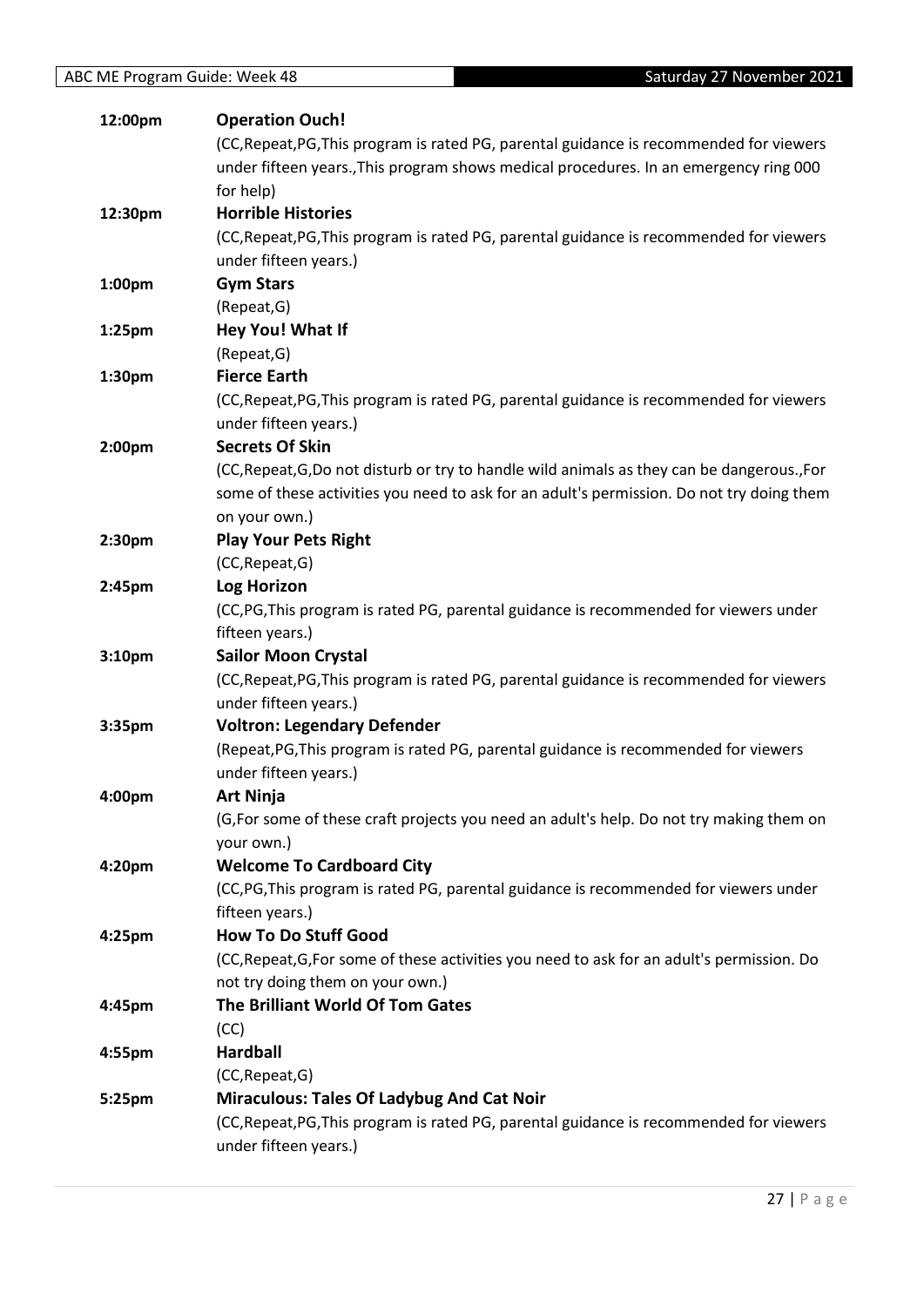| 5:50pm | <b>Total DramaRama</b><br>(CC, Repeat, G)                                                                                                                                                                                                                                                                                           |
|--------|-------------------------------------------------------------------------------------------------------------------------------------------------------------------------------------------------------------------------------------------------------------------------------------------------------------------------------------|
| 6:00pm | The Deep: The Test<br>(CC, Repeat, G)<br>To find a piece of the mysterious Ephemychron, the Nektons have to fight off whirlpools,<br>zero visibility and giant robotic jellyfish! Is Nereus doing this to them? If not, who is<br>really behind all these obstacles?                                                                |
| 6:25pm | <b>Bad Nature</b><br>(CC,G)<br>Join Marv the Mandrill, Gloria the Puma and a madcap menagerie of misfits as they delve<br>into the disgusting, but truly amazing things that animals do.                                                                                                                                            |
| 6:30pm | Play Your Pets Right: Rusty v Quill/Parrot Basketball<br>(CC, Repeat, G)<br>Rusty and Quill the cats play whack-a-mouse. But who will hit the most mechanical<br>mice? And we meet Scout the parrot who can play basketball!                                                                                                        |
| 6:45pm | <b>Operation Ouch!: Do Try This At Home: Heart</b><br>(PG, This program is rated PG, parental guidance is recommended for viewers under<br>fifteen years.)<br>The Docs are back in Xand's kitchen lab! Every episode Chris and Xand do an experiment<br>for you to try at home, from extracting your DNA to making a vomit factory! |
| 7:00pm | <b>Horrible Histories</b><br>(CC, Repeat, G)<br>DI Bones investigates an unusual Victorian traffic accident; Prime Ministers Neville<br>Chamberlain and Winston Churchill argue over what to do about Adolf Hitler; and we<br>discover the horrible history of early Australia.                                                     |
| 7:30pm | Shaun The Sheep: Little Sheep Of Horrors<br>(CC, Repeat, G)<br>Intrigued by a horror film on TV, Timmy wanders into the farmhouse late one night.<br>Shaun's rescue mission convinces the Farmer that the place is haunted.                                                                                                         |
| 7:35pm | <b>Doctor Who: Extremis</b><br>(CC, Repeat, PG)<br>Everyone who has ever read The Veritas has been found dead. In a forbidden library at<br>the heart of the Vatican, the Pope urges the Doctor to read the ancient text - but can he<br>handle the truth?                                                                          |
| 8:25pm | Lost in Oz: Escape from the Nome Kingdom<br>(CC,AD,Repeat,G)<br>After Guph swaps the populations of Emerald City and the Nome Kingdom, Dorothy and<br>her friends once again have to escape and find their way home.                                                                                                                |